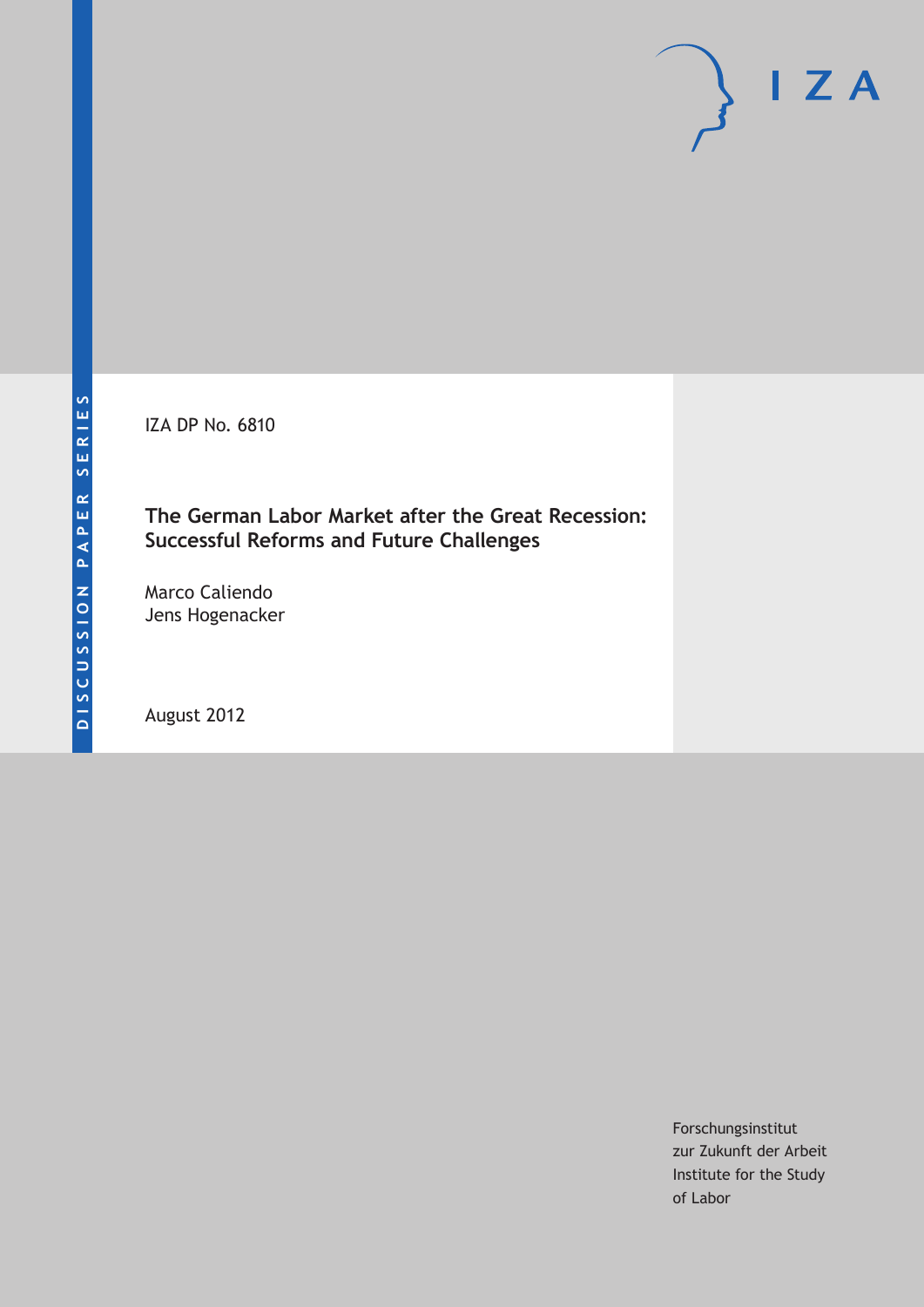# **The German Labor Market after the Great Recession: Successful Reforms and Future Challenges**

# **Marco Caliendo**

*University of Potsdam, IZA, DIW Berlin and IAB*

# **Jens Hogenacker**

*University of Potsdam and IZA*

Discussion Paper No. 6810 August 2012

IZA

P.O. Box 7240 53072 Bonn Germany

Phone: +49-228-3894-0 Fax: +49-228-3894-180 E-mail: [iza@iza.org](mailto:iza@iza.org)

Any opinions expressed here are those of the author(s) and not those of IZA. Research published in this series may include views on policy, but the institute itself takes no institutional policy positions.

The Institute for the Study of Labor (IZA) in Bonn is a local and virtual international research center and a place of communication between science, politics and business. IZA is an independent nonprofit organization supported by Deutsche Post Foundation. The center is associated with the University of Bonn and offers a stimulating research environment through its international network, workshops and conferences, data service, project support, research visits and doctoral program. IZA engages in (i) original and internationally competitive research in all fields of labor economics, (ii) development of policy concepts, and (iii) dissemination of research results and concepts to the interested public.

IZA Discussion Papers often represent preliminary work and are circulated to encourage discussion. Citation of such a paper should account for its provisional character. A revised version may be available directly from the author.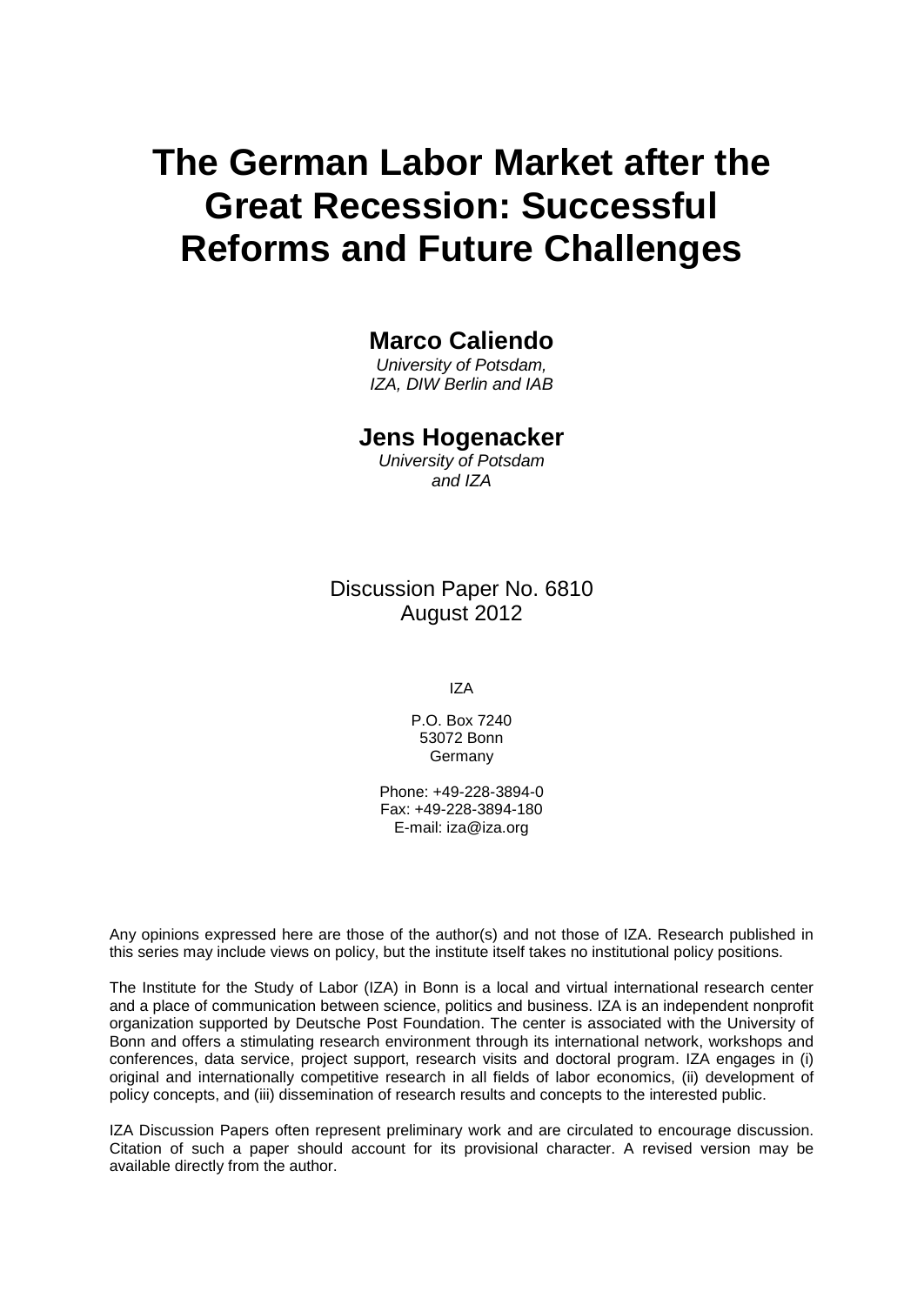IZA Discussion Paper No. 6810 August 2012

# **ABSTRACT**

# **The German Labor Market after the Great Recession: Successful Reforms and Future Challenges[\\*](#page-2-0)**

The reaction of the German labor market to the Great Recession 2008/09 was relatively mild – especially compared to other countries. The reason lies not only in the specific type of the recession – which was favorable for the German economy structure – but also in a series of labor market reforms initiated between 2002 and 2005 altering, inter alia, labor supply incentives. However, irrespective of the mild response to the Great Recession, there are a number of substantial future challenges the German labor market will soon have to face. Female labor supply still lies well below that of other countries and a massive demographic change over the next 50 years will have substantial effects on labor supply as well as the pension system. In addition, due to a skill-biased technological change over the next decades, firms will face problems of finding employees with adequate skills. The aim of this paper is threefold. First, we outline why the German labor market reacted in such a mild fashion, describe current economic trends of the labor market in light of general trends in the European Union, and reveal some of the main associated challenges. Thereafter, the paper analyzes recent reforms of the main institutional settings of the labor market which influence labor supply. Finally, based on the status quo of these institutional settings, the paper gives a brief overview of strategies to combat adequately the challenges in terms of labor supply and to ensure economic growth in the future.

JEL Classification: J26, J38, J68

Keywords: unemployment, labor force participation, labor supply, benefit systems, public policy

Corresponding author:

Marco Caliendo University of Potsdam Chair of Empirical Economics August-Bebel-Str. 89 14482 Potsdam Germany E-mail: [caliendo@uni-potsdam.de](mailto:caliendo@uni-potsdam.de)

<span id="page-2-0"></span>A previous version of this paper circulated as "Income Support Systems, Labor Market Policies and Labor Supply: The German Experience". The authors thank Martin Kahanec, Alexander Kritikos, one anonymous referee, and participants at the "EU High-Level Conference on Labour Market Inclusion" in Stockholm for helpful comments.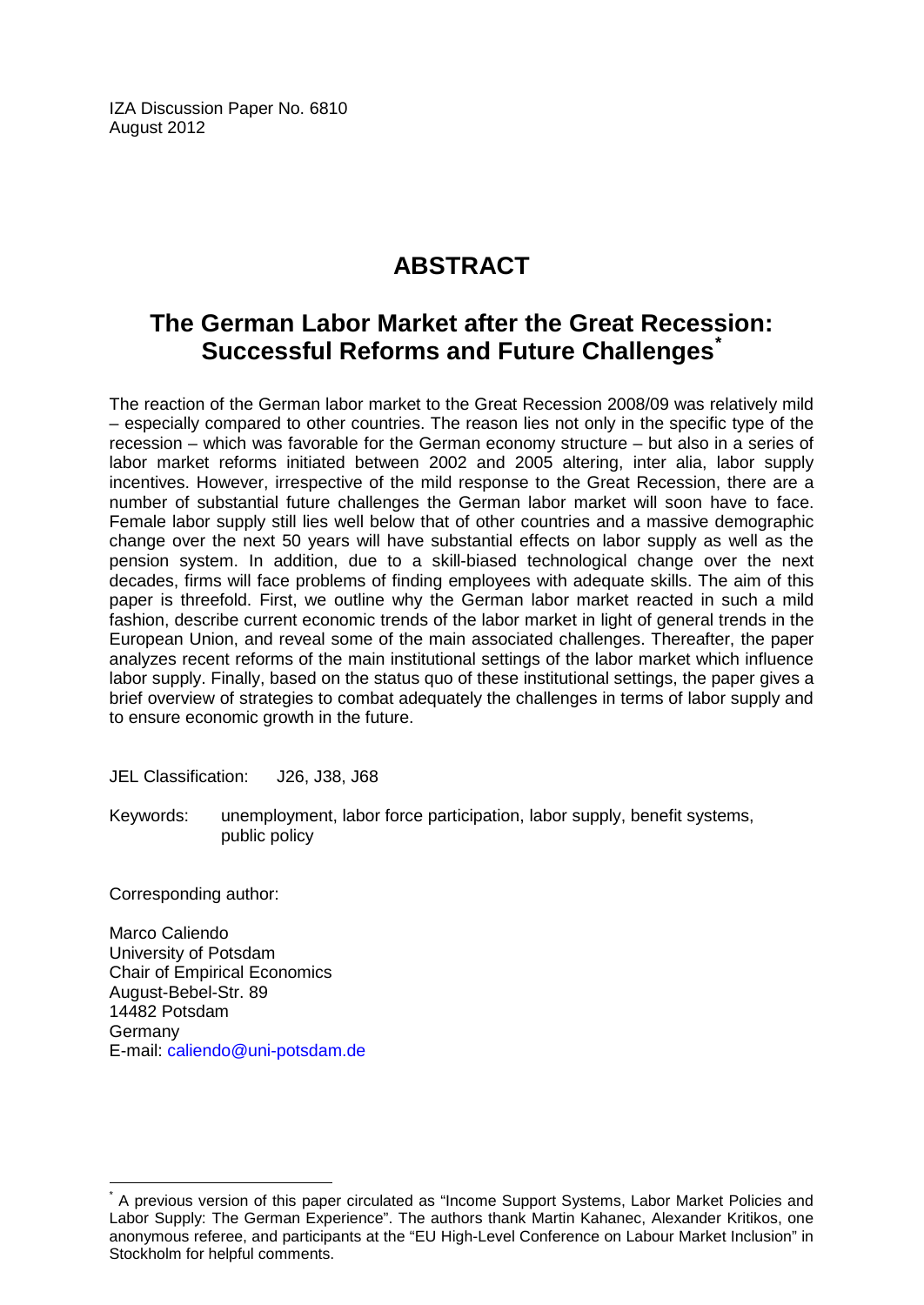# **1 Introduction**

The reaction of the German labor market to the Great Recession 2008/09 was – especially compared to other countries – relatively mild. This "German Miracle" occurred due to various reasons. On the one hand, Germany had to – unlike countries such as Ireland and the United States, which both faced a slump in domestic demand combined with a real estate crisis – deal with a world demand shock that mostly affected economically strong firms (Rinne and Zimmermann, 2011; Schneider and Gräf, 2010). On the other hand, various flexibility instruments at the firm level, combined with discretionary adjustments of the institutional framework by policy makers (i.e. enhancement of the short-time work schemes), enabled firms to adjust their workforce along the internal rather than the external margin (Burda and Hunt, 2011). In addition, far reaching labor market reforms between 2002 and 2005, initiated to fight the high and persistent unemployment that had evolved since the end of the seventies, had significantly altered the core elements of the labor market, including active and passive labor market policies, the organizational structure of labor offices as well as the pension system. The speed and depth of the reforms were quite remarkable when it is considered that the German welfare state had been typically depicted as the prime example of a "frozen welfare state", highly resistant to change (see, among others, Esping-Andersen, 1990; Manow and Seils, 2000; Kemmerling and Bruttel, 2005; Konle-Seidl et al., 2010). In summary, the actions taken during the reforms led to higher working incentives and better matching between labor demand and supply in the period before the Great Recession, and were therefore considered as one of the main reasons for the mild reaction (Gartner and Klinger, 2010). The reforms also had the general goal of increasing the labor force participation of those with young families.

However, irrespective of the mild response to the Great Recession, there are a number of substantial future challenges the German labor market will soon have to face. Since Germany will – like many other Western European countries – further experience a massive demographic change over the next 50 years, the development of labor supply of women and older people will become increasingly important in determining the extent to which the working population will decrease (OECD, 2005). Although the employment rates of both groups have in recent years increased, challenges still remain. The current tax and transfer system has so far favored the sole male bread-winner model and therefore causes the absolute working-time hours of economically active women to lie well below that of other Western European countries. Together with the trend of a persistent low fertility rate, the sustainable economic growth of Germany is in jeopardy in the near future due to a decrease of employment potential (OECD, 2012). Moreover – although the employment rate of older people lies well above the EU-27 average and has also significantly increased since 2002 – the actual average retirement age continues to lie well below the statutory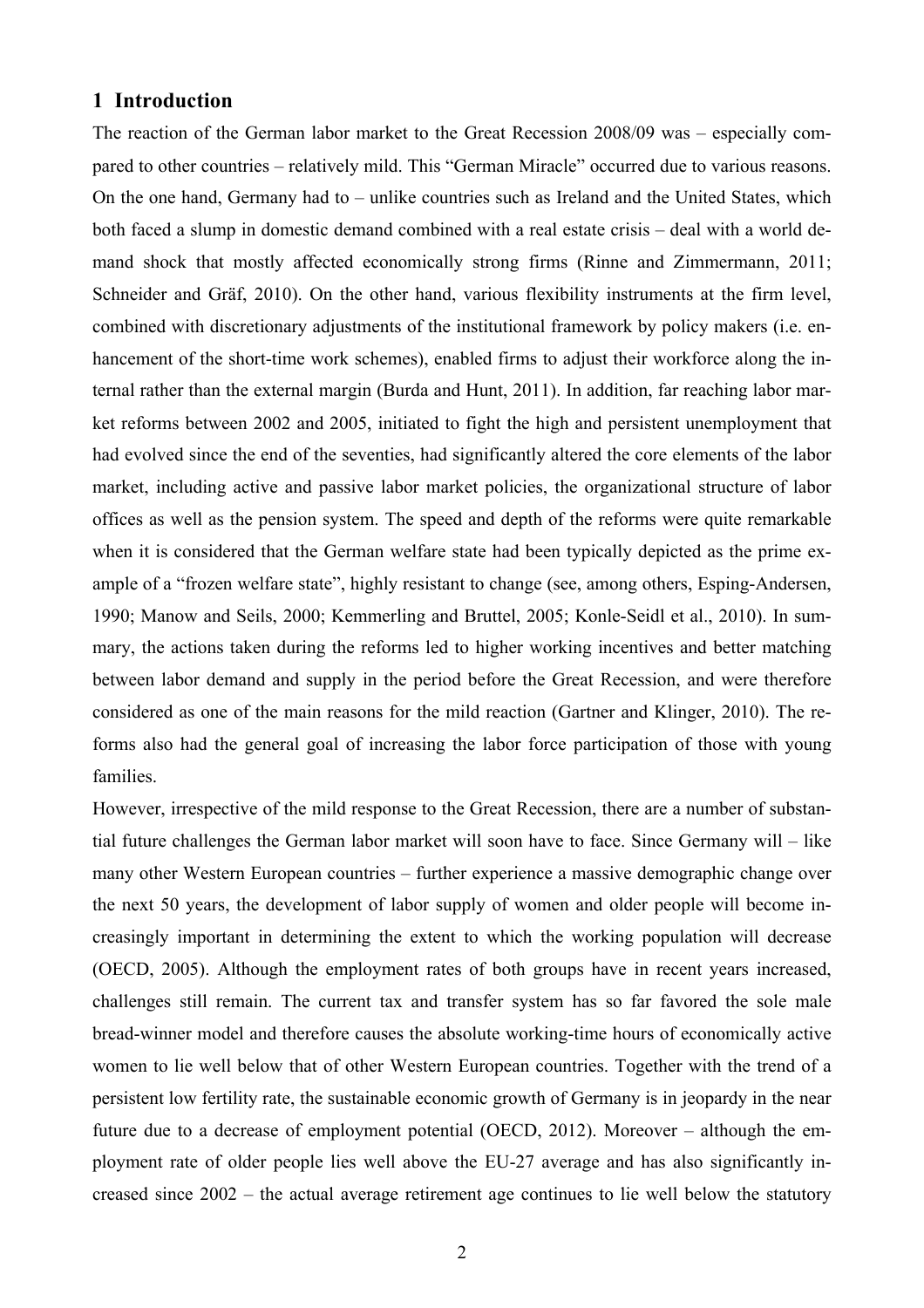retirement age. This means there is some maneuverability for potential improvement. However, since older people are often discriminated against in favor of younger people, which often results from a misperception of their working potential, there is not only a need for further social benefit reform, but also for enhancing prospects of lifelong learning (Eichhorst, 2011). Labor demand of firms is expected to decrease less than labor supply over the next decades (Sachverständigenrat zur Begutachtung der gesamtwirtschaftlichen Entwicklung (SVR), 2011), and due to a persistent skill-biased technological change – inducing a decrease of low-skilled jobs in the industry and a considerable growth in occupations requiring higher skills (Spitz-Oener, 2006; OECD, 2011a) – firms will find it harder to find employees with adequate skills. Employment opportunities for individuals with low education levels will significantly decrease (European Centre for the Development of Vocational Training, 2010), emphasizing the need for facilitating access to higher education for a larger share of the population.

The aim of this paper is threefold. First, it analyzes past reforms of main institutional settings of the labor market which have influenced labor supply in Section 2. We outline the political and economic situation before 2002 and provide a brief description of the first set of labor market reforms in Section 2.1. This is followed by a discussion of the most relevant income support systems: unemployment benefits and social assistance (see Section 2.2); pensions and early retirement (see Section 2.4); and active labor market policies, since the most recent reforms put an emphasis on increasing labor supply incentives as well (see Section 2.3). Wherever possible, we summarize the effects of these reforms in a comprehensive way. Furthermore, the paper outlines why the German labor market reacted in such a mild fashion during the "Great Recession" (Section 3.1), describes current economic trends of the labor market in light of general trends in the European Union, and reveals some of the main challenges associated with these trends in Section 3.2. The challenges for the education system and lifelong learning are discussed in Section 4.1, before an examination of the role of the current tax system in Section 4.2 and a recent initiative to increase labor supply of young families in Section 4.3 are introduced. Based on the status quo of these institutional settings, the paper also provides an overview of strategies to combat the above-mentioned challenges in terms of labor supply and to ensure economic growth in the future.

# **2 Institutional Settings and Labor Market Reforms in the last Decade**

#### **2.1 The Economic Situation before 2002 and the First Set of Labor Market Reforms**

Many European countries had to face high unemployment rates in the 1990s, but Germany had especially proven to be unable to benefit from favorable conditions in the global economy by that time. At only 1.8%, GDP growth between 1991 and 2003 was only half of the UK growth rate, leading to decreasing employment and increasing unemployment (Jacobi and Kluve, 2007). Ger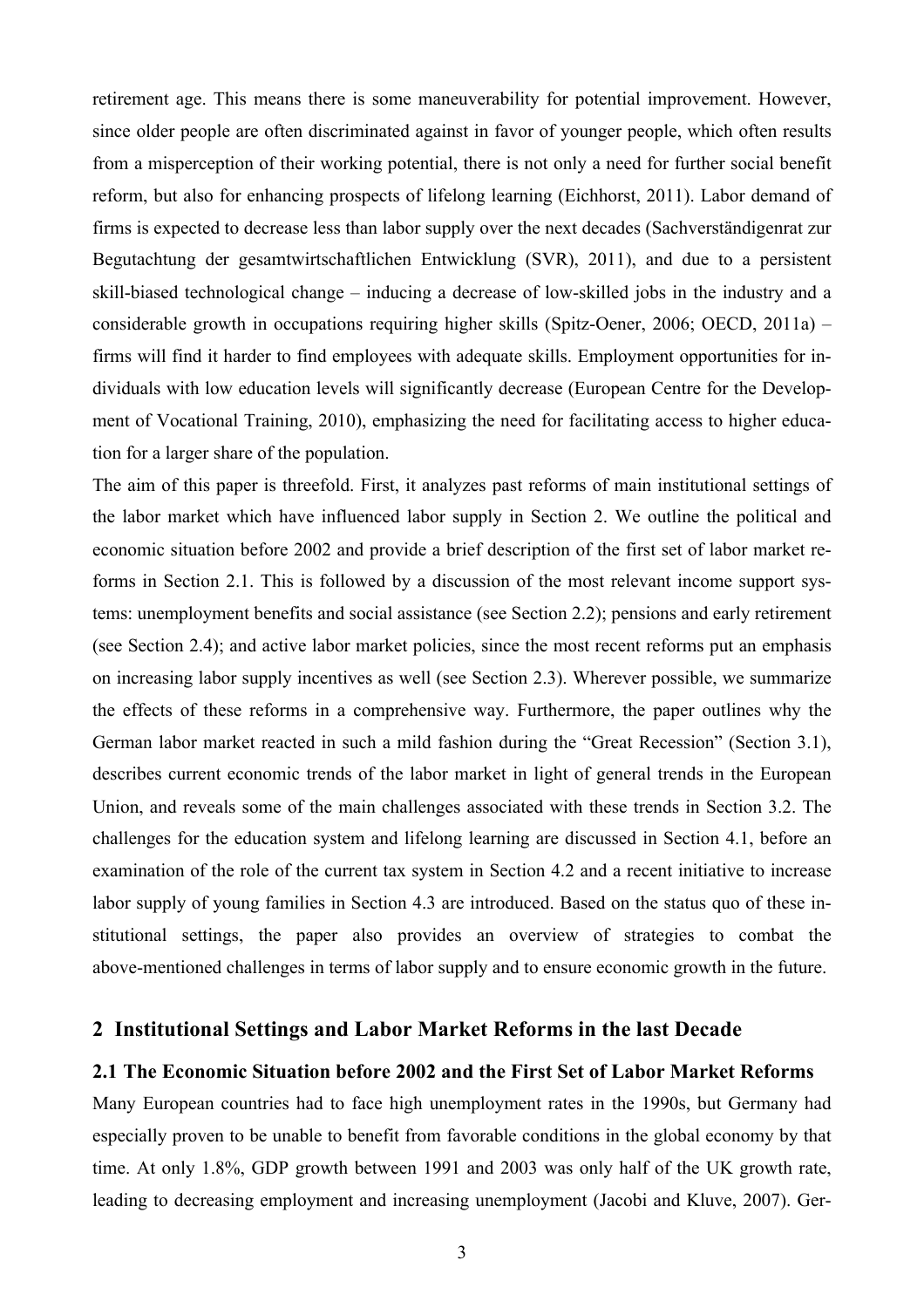many's slow response to the worsening labor market situation can only be explained by a long period of reform blockage and postponement in labor market policy adjustments (*Reformstau*, see Eichhorst and Marx, 2009). Reunification in 1990 certainly played a major role, where ALMP (and passive income support systems, like early retirement) were used to take "surplus labor" out of the labor market. A clear indication of this is that the number of participants in job-creation schemes and training programs in 1992 exceeded the number of unemployed in East Germany. Since deficits in the unemployment insurance schemes and the budget of the Federal Employment Agency (FEA) were either covered by the federal government or by higher contributions of employers and employees, this resulted in rising non-wage labor costs which in turn hampered employment creation (Konle-Seidl et al., 2010). The left-wing coalition in power since 1998 was torn between stabilizing the traditional "German social policy" approach and introducing the concept of an "activating state" in UK "New Labour" style.

The first step made effective from January 1, 2002, was the so-called *Job-AQTIV* amendment, which changed the focus of German labor market policy from a reactive to an activating one (Wunsch, 2006). The main elements of this amendment were the introduction of qualitative profiling of job-seekers upon unemployment registration with the Local Employment Agency (LEA) and the establishment of a compulsory written agreement between the LEA and the job-seeker (*Eingliederungsvereinbarung*) in order to determine the duties and efforts of both contracting parties during the job-search process. In addition strategies were put in place to reach re-placement targets. The amendment postulated a more appropriate and flexible use of ALMPs and simplified other ones (Wunsch, 2006). Comprehensive evaluations of ALMPs were explicitly enshrined in the law by the *Job-AQTIV* amendment (§ 282, Social Code (SC) III) for the first time.

When the FEA was accused of massive fraud in reporting successful job placements in the beginning of 2002, the government took advantage of this scandal and appointed an independent expert commission, which worked out the blueprint for the reform package known as the *Hartz Reforms.*<sup>1</sup> This reform package consisted of four laws (*Hartz I-IV*), which were implemented incrementally between January 1, 2003, and January 1, 2005, and introduced some rather radical changes in German labor market policy. *Hartz I* introduced the concept of personnel service agencies (*Personal-Service-Agenturen*), which were attached to LEAs and were supposed to employ unemployed individuals, hire them out to companies and organizations, and train them when not hired out. Hartz I also tightened the conditions for the acceptability of jobs and introduced training vouchers unemployed individuals could use to get training from approved providers. The second

 $\overline{a}$ 

<sup>1</sup> The *Hartz Reforms* were named after the chairman Peter Hartz, who headed the commission. The official names of the Hartz I-IV laws were *Erstes*, *Zweites*, *Drittes* and *Viertes Gesetz für moderne Dienstleistungen am Arbeitsmarkt* (Bundesministerium für Wirtschaft und Arbeit, 2003)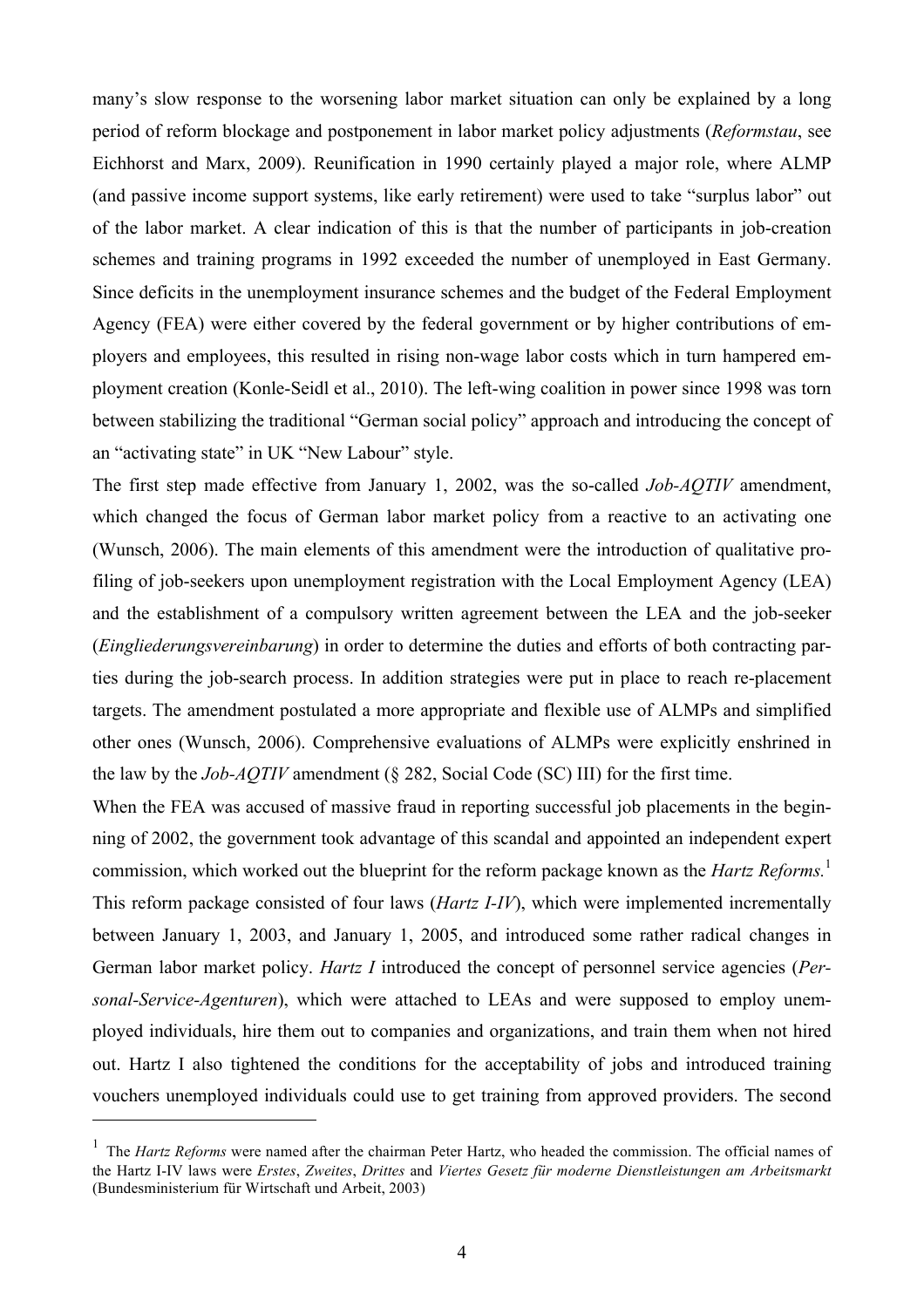amendment, Hartz II, introduced new regulations for minor jobs (*Mini-* and *Midi-Jobs*) and a second start-up subsidy (*Ich-AG*) for unemployed individuals starting in self-employment (in addition to an already existing start-up subsidy scheme). Hartz III addressed the organizational structure of public employment services, and altered existing programs, as well as introducing new ones, within the area of ALMP (for more details, see Section 2.3).

#### **2.2 Unemployment Benefits, Social Assistance and Hartz IV**

The *Hartz IV* amendment had the most dramatic change, since it replaced the former unemployment assistance and social assistance by a single means-tested replacement scheme for needy unemployed job-seekers and their household. Prior to the reforms, Germany had a system of income protection which was based on three pillars: 1) unemployment benefits, 2) unemployment assistance and 3) social assistance. The following brief description of these three elements will help for comparison with the new system (see Konle-Seidl et al., 2010, for a detailed description).

Unemployment benefits (UB, *Arbeitslosengeld*) provided earnings-related income replacement for a limited duration of 6 to 32 months if the unemployed individual had been in employment covered by social insurance for at least 12 months. The legal basis for UB was the SC III. The replacement rate of UB was dependent on family status, while the duration was dependent on age and previous employment duration. Unemployed individuals with at least one child were entitled to 67% of net remuneration and 60% otherwise. UB claims were based on an employment record and provided benefits proportional to prior earnings within the reference period. Individual means or needs were not taken into account. The maximum duration of UB varied between 6 to 32 months. Workers who had been employed less than 12 months within the last seven years before entering unemployment were not entitled for UB, whereas 12 months of employment meant a claim period of six months. This period rose proportionally to the number of months in employment. However, several discontinuities with respect to age existed (see Table 1). For someone under 45, the maximum entitlement period was 12 months (given a minimum employment period of at least 24 months), whereas people above 45 (and under 47) could claim up to 18 months. Further discontinuities were built in at age 47 (up to 22 months), 52 (up to 26 months) and 57 (up to 32 months). The benefits were funded by matching employer and employee contributions and administered by the FEA, which was traditionally also in charge of implementing ALMPs.

#### [Insert Table 1 here]

After the UB entitlement period of had expired, unemployed individuals were, in principle, eligible for unlimited and means-tested unemployment assistance (UA, *Arbeitslosenhilfe*). These benefits were still earnings-related (57%/53% replacement rate with/without children) and provided income support for unemployed people who had some prior employment experience but had be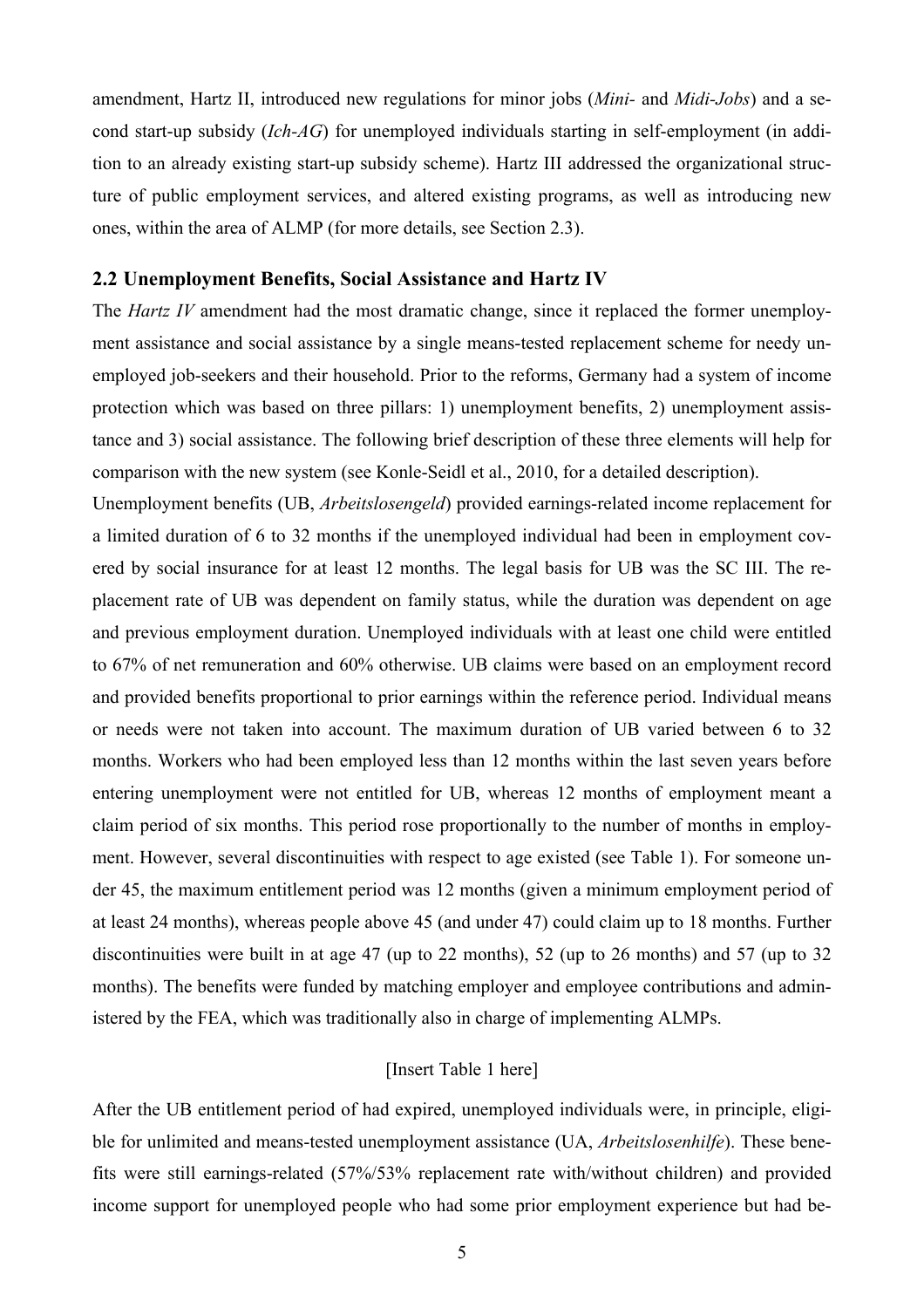come long-term unemployed. In contrast to UB, UA was granted for an unlimited period (as long as individuals were available for the labor market) and funded by the Federal budget, that is, by general taxation. This scheme was also implemented by the FEA. In principle, recipients of UA had access to similar active labor market schemes as UB recipients. This distinction becomes important when we discuss the reformed system.

Finally, social assistance (SA, *Sozialhilfe*), provided basic income protection on a means-tested and flat-rate basis for all German inhabitants. This assistance was independent of employment experience but conditional on not having other resources of earned income, social benefits or family transfers. Therefore, SA was a safety net for unemployed individuals with either no employment experience or unemployment benefit/assistance claims that did not match the guaranteed minimum income. Konle-Seidl et al. (2010) note that means-testing was harsher in the SA scheme (compared to the UA scheme) and every job was considered acceptable. SA was funded by the municipalities that were also responsible for reintegrating recipients into the labor market through specific active measures. A fairly rudimentary labor market policy scheme was available – called "Help to Work" – and operated by the municipalities, with a considerable scope of discretion. There was no entitlement to integration measures by the FEA (Konle-Seidl et al., 2010) and even if capable of work, many of those in need were not registered as unemployed with the FEA (Bernhard et al., 2008).

At the beginning of 2005 and with the fourth amendment of the Hartz Reforms, SC II came into force with some major changes in the system. Most importantly, the former unemployment assistance and social assistance were replaced by a single means-tested replacement scheme – unemployment benefit II (UB-II, *Arbeitslosengeld II*) – for needy unemployed job-seekers and their household. This scheme is tax-financed and covers needy job-seekers who are capable of working but not entitled to unemployment benefits – now called unemployment benefits I (UB-I, *Arbeitslosengeld I*) – or after UB-I has expired. The amount of UB-II does not depend on former income and needy job-seekers and their household are predominately registered as unemployed and may receive employment services (different from those for UB-I recipients). For UB-I recipients, the most drastic change concerned the duration of benefit entitlement (see Table 1). The maximum duration was cut down to 12 months for people aged below 58 years. For people aged above this threshold the maximum duration was elevated to 24 months, but only if they had worked for at least 48 months in the last five years before becoming unemployed. Initially, the reductions were even more severe before they were relaxed again due to political unrest. Between February 1, 2006, and February 28, 2008, only two discontinuities were in place: for people aged at least 55, the maximum duration was set to 15 months (with 30 months of employment before) and 18 months (with at least 36 months of employment).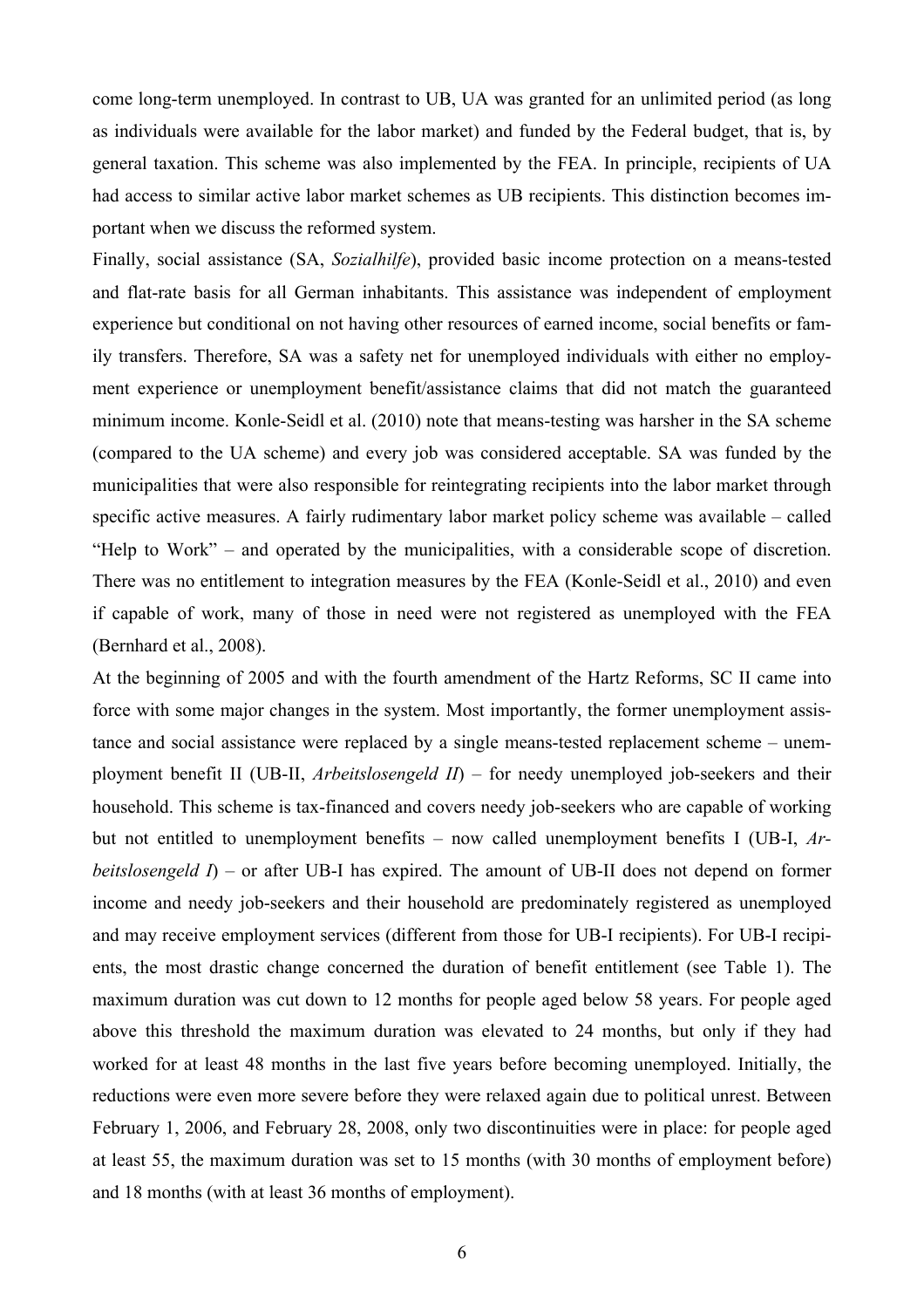The Hartz Reforms radically changed the German system of wage-related welfare. In contrast to the old scheme, the new UB-II system now had a dual aim. Although designed to prevent poverty, it does not secure previous living standards. Thus, for those having received social assistance before, the new legislation actually allows them to receive marginally more money and access to job employment services (Konle-Seidl et al., 2010). For former recipients of UA, the level of transfer payment decreased. Apart from its social policy objective, the aim of the reform was to lower unemployment but also to ease the burden of taxation and non-wage labor costs by reducing benefit dependency. The major lever to achieve this goal was the shortening of individual unemployment spells through accelerated job placement and more coherent activation of the beneficiaries of unemployment insurance benefits and unemployment or social assistance. Less generous benefits for long-term unemployed, stricter job suitability criteria and more effective job placement and active labor market schemes were the instruments to achieve this goal.

Only a few empirical studies have evaluated the macroeconomic effects of the Hartz Reforms in detail. Fahr and Sunde (2009) as well as Klinger and Rothe (2010) use a stock-flow matching approach based on administrative data from the FEA to determine the speed of unemployment outflows after the first three Hartz Reforms. Their results indicate that the first two reform waves did indeed have a significant positive impact on the process of job creation. Both studies, however, emphasize that their results might be prone to measurement error, since the FEA changed definitions and statistics during the reform process, often making clear-cut identification strategies impossible. Furthermore, the studies also make no statements concerning the quality and the duration of new jobs.

To sum up, the Hartz Reforms between 2002 and 2005 considerably changed the institutional settings of the labor market in Germany. However, not only had the passive labor market policy (i.e. social assistance and unemployment benefits) been changed considerably. There was also a significant reframing of the ALMP during the Hartz Reforms, which we describe in the following section.

## **2.3 Active Labor Market Policy**

Germany has a long tradition in the provision of ALMPs, and their expenses range among the highest in the budget of the FEA (for comprehensive overviews, see, among others, Caliendo and Steiner, 2005; Wunsch, 2006; Bernhard, Hohmeyer et al., 2008b; Eichhorst and Zimmermann, 2007). ALMP programs generally aim at increasing the employability of the unemployed to support their integration into the labor market. In contrast to many other policy schemes, ALMPs have always been subject to a consistent and dynamic transition in the light of structural and societal adjustment processes of the labor market (Heyer et al., 2011). There are three main categories of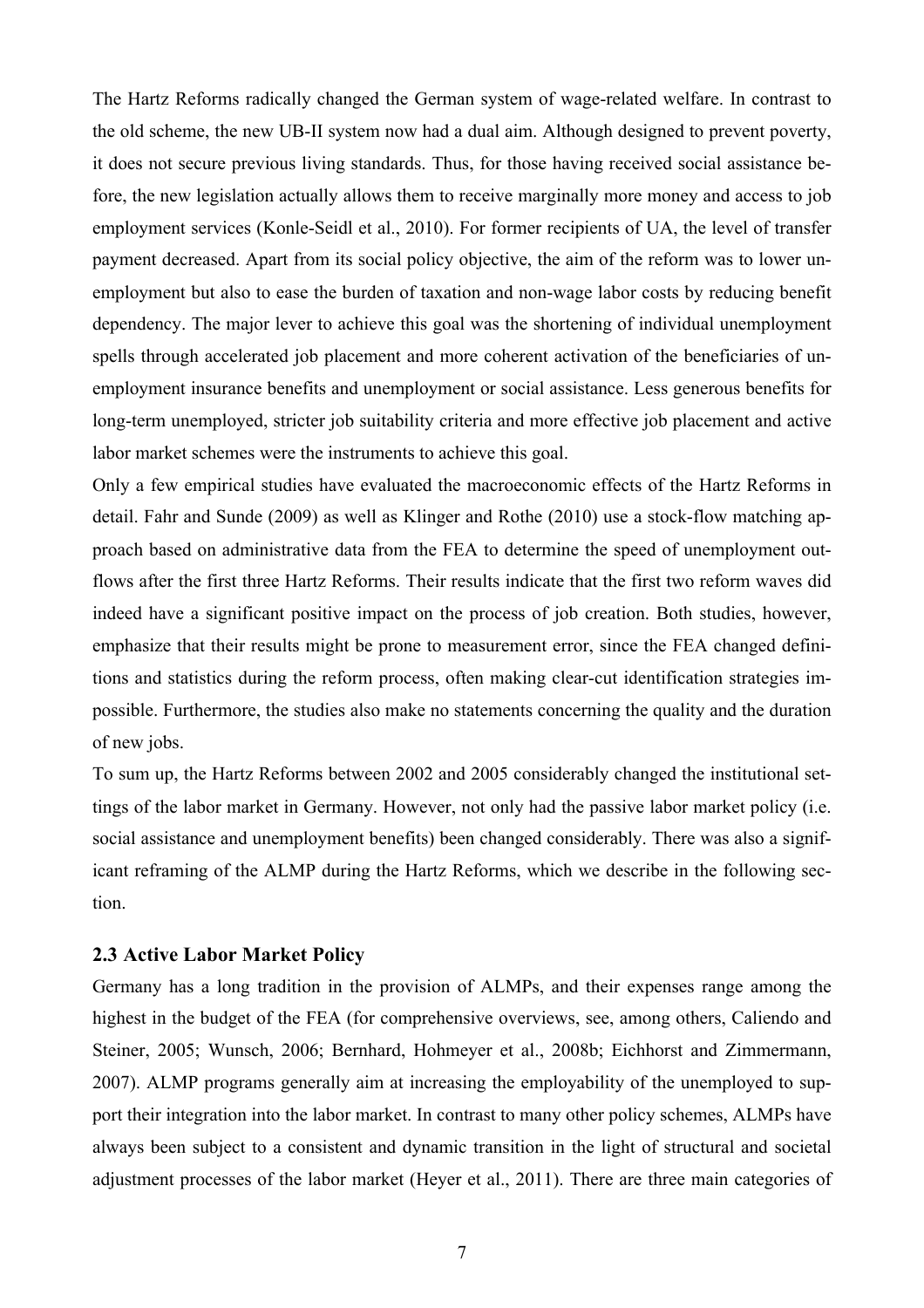ALMPs: subsidized employment, labor market training, and public job-creation schemes. Whereas the first includes schemes targeted at the long-term integration of unemployed individuals into the first labor market through temporary subsidies (i.e. wage and start-up subsidies), the second aims at enhancing the chances for re-employment through various measures of short-term and further vocational training. The third is targeted especially at the long-term unemployed with minor prospects of a swift integration into the first labor market (i.e. *1-Euro-Jobs*).

During the Hartz Reforms, a crucial shift had been made towards ALMPs that require a more proactive behavior of unemployed individuals. Jacobi and Kluve (2007) describe the Hartz Reforms as a tripartite reform strategy aimed at: (1) improving labor market services and policy measures in terms of effectiveness and efficiency; (2) activating the unemployed based on the principle of "rights and duties" (*Fördern und Fordern*); and finally (3) stimulating labor demand by deregulating the labor market. More specifically, since the Hartz Reforms, unemployed individuals have had to carry out all necessary duties set out in an integration agreement (*Eingliederungsvereinbarung*) to become re-integrated into the labor market (Konle-Seidl et al., 2010). These agreements result from the profiling process of the unemployed, listing the services that will be provided to the job-seeker as well as the job-seeker's obligation towards the employment agency, for example in terms of job-search activities and participation in labor market programs. The Hartz Reforms also introduced sanction elements in order to effectively monitor the unemployed's search activities and personal efforts to return into the regular labor market. Sanctions in form of temporary benefit reductions could be used, if the unemployed individual does not comply with the integration agreement or does not accept a suitable offer to work. Furthermore, an improved targeting of active measures and a better allocation of resources were additional aims. This was mainly done by profiling "customers" into four types and addressing their needs accordingly. Finally, it was also agreed upon to conduct rigorously scientific evaluations of all the measures (see Jacobi and Kluve, 2007, for more details).

#### [Insert Table 2 here]

As part of the reform realignments in 2003, integration subsidies were redesigned and new forms of wage subsidies, start-up subsidies as well as jobs with reduced social security contributions were introduced. Emphasis was shifted away from public job-creation schemes, which have been proven to be ineffective (see, Caliendo et al., 2008). Since then, ALMP in Germany has undergone a further two major reforms, which came into effect in the beginning of 2009 and 2012. Both required considerable changes in the legal framework, which again involved the introduction of new schemes as well as the abolishment and redevelopment of old ones. Table 2 contains the number of entries in selected programs for 2006 to 2011, distinguished by individuals falling under SC III and needy job-seekers under SC II.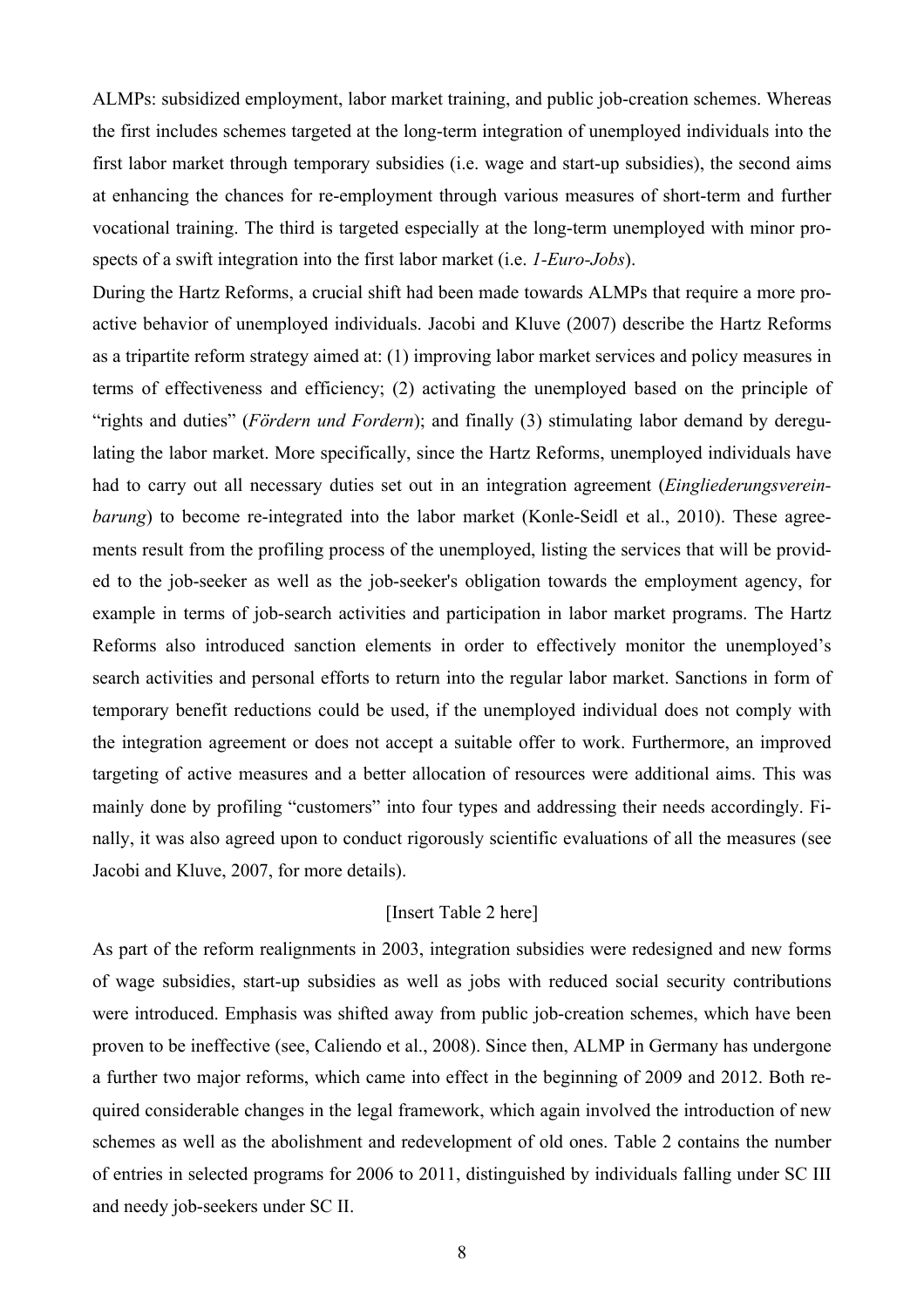The most important programs covered by Social Code III are currently targeted wage subsidies, start-up subsidies and further vocational training. During the 2009 reform, the activation measures, short-term training and private placement services (contracting out) were subsumed under a general paragraph, making separate regulations for both schemes obsolete (Steinke et al., 2012). Therefore, the yearly entry statistics of the FEA no longer distinguishes between the two schemes. However, they are still considered to be important instruments in both legal frameworks (Heyer et al., 2011). By far, the most important program covered by SC II in terms of yearly entries is public job-creation schemes (*1-Euro-Jobs*; see Hohmeyer and Wolff, 2007).

#### [Insert Table 3 here]

All programs and organizational changes have been (and are currently still) evaluated as part of the legal obligation contained in the Hartz Reforms. Since there are hardly any social experiments on German ALMPs, the comparison usually relies on statistical techniques to create an appropriate control group.<sup>2</sup> This has led to a broad collection on evaluation results on the effects of 1-Euro-Jobs (Hohmeyer, 2009), benefit sanctions (Schneider, 2008), start-up subsidies (Baumgartner and Caliendo, 2008, Caliendo, 2009, Caliendo and Kritikos, 2009, and Caliendo and Künn, 2011) and start-up subsidies for needy unemployed (Wolff and Nivorozhkin, 2008), private placement services/contracting out (Bernhard and Wolff, 2008), targeted wage subsidies (Bernhard et al. 2008a, 2008c), and further vocational training (Rinne et al. 2011; Bernhard and Kruppe, 2012). Whereas start-up subsidies, and targeted wage subsidies have been found to be quite positive, the effects for 1-Euro-Jobs are rather negative (see Table 3). The effects of further vocational training programs are quite heterogeneous depending on the empirical method, observation period, and data source used (Rinne et al., 2011). Nevertheless, these results can provide sound guidance for policy makers in further developing the institutional framework to adjust to structural changes of the labor market (Heyer et al., 2011).

However, one main problem of impact evaluation in the dynamic field of ALMP are considerable time lags between program implementation and first evaluation results, which is mainly due to data and budget constraints, but also inevitable for ex-post analyses interested in medium- and long-term effects. Therefore, evaluation studies often refer to programs that have already been restructured. Moreover, there is still a considerable need for further research. Many schemes can only be insufficiently evaluated by standard statistical techniques. This mostly concerns activation measures such as vocational training for young individuals with a short labor market history (see, e.g., Caliendo et al., 2011).

 $\overline{a}$ 

 $2\degree$  For an overview see, among others, Caliendo and Hujer (2006) or Imbens and Wooldridge (2009).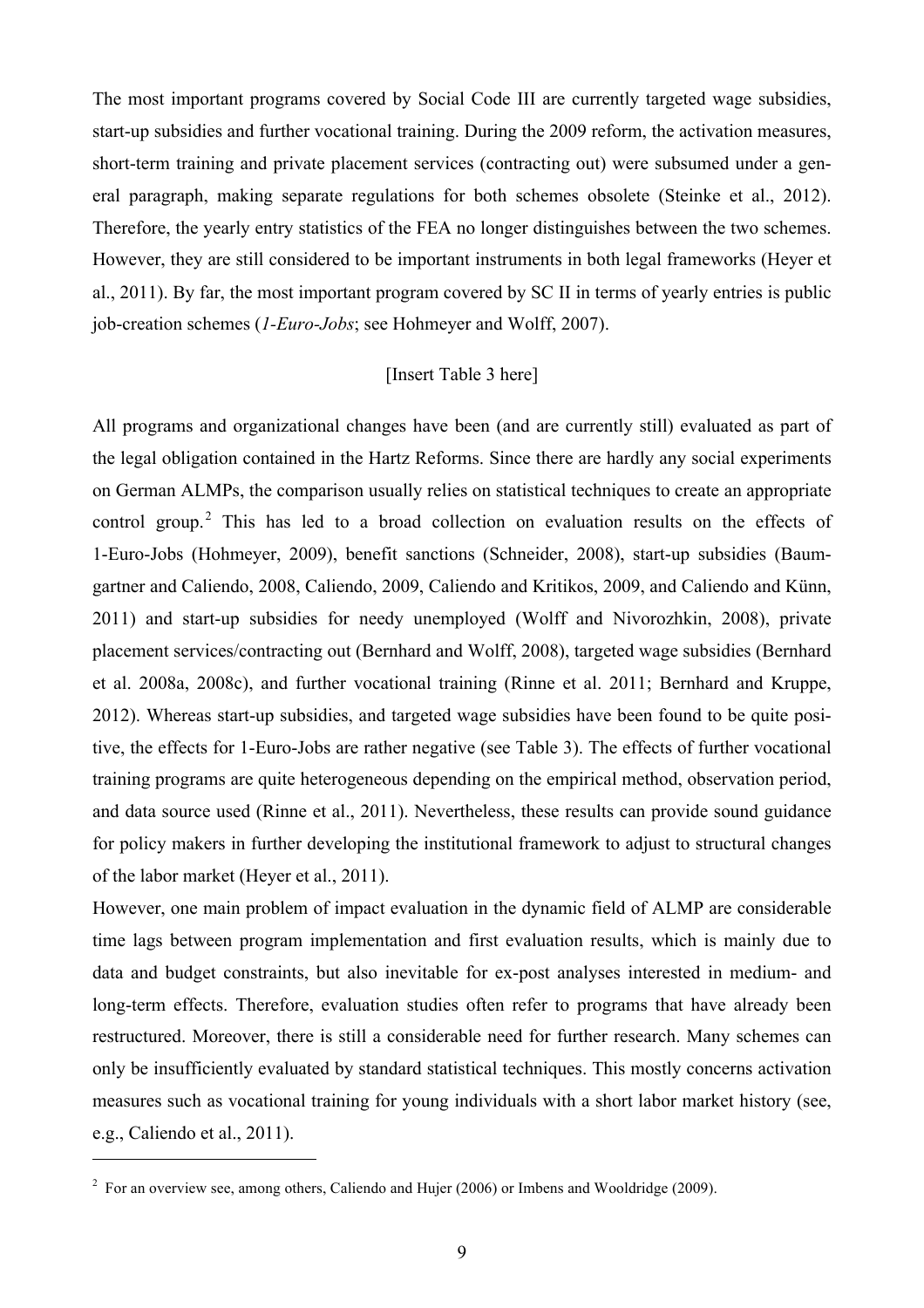## **2.4 The Pension System and Early Retirement**

Germany has one of the most generous public pay-as-you-go (PAYGO) pension insurance systems in the world, providing pensions to all private- and public-sector dependent employees, with the exception of civil-servants and the self-employed. It leads to high effective replacement rates and low effective retirement ages. In 2011, the average retirement age in Germany was roughly 61 for both men and women and therefore still lay well below the current statutory retirement age of 67. Institutional settings in Germany have long provided various incentives for older people to exit the labor market before the statutory retirement age, some of which we describe here (for a more detailed overview, see Eichhorst, 2011). On the other hand, there are also demand factors contributing to early retirement that interact with these institutional settings. Firms might want to replace older workers for younger ones due to various reasons. Finally, early retirement might be the only option for older workers, since they face limited or unattractive employment opportunities. In this section, we explore certain aspects of early retirement, with a focus on institutional settings and provide a brief overview of the main characteristics of the German pension system.

The core of the public pension system in Germany provides old-age pensions for workers aged 60 and older, disability pensions for workers under 60 and survivor benefits for spouses and children. It is often characterized as a three pillar scheme: the first pillar – the public retirement insurance (PRI, *Gesetzliche Rentenversicherung*) – contains the elements mentioned above. It is laid down in SC VI and covers about 85% of the German workforce including public-sector workers that are not civil servants. The second pillar includes the occupational and the subsidized pension scheme, whereas the third pillar contains elements of private pension plans, such as portfolios, real assets and private pensions that are not subsidized.

Early retirement schemes had rapidly grown due to a social policy shift at the beginning of the 1970s, which aimed at taking surplus labor out of the labor market and to replace old by young workers. This was done mostly because of industrial restructuring and to fight unemployment in times of weak economic growth. This policy shift initially led to a significant decline in the average retirement age until the 1980s, with a slight rebound afterwards (Arnds and Bonin, 2002). After reunification, German labor market policy reinforced early retirement schemes again to avoid a substantial increase of unemployment within the new *Länder*. Only after a massive increase of social security contributions and non-wage labor costs as well as in the light of ramifications of the demographic change did the government fundamentally alter retirement policies through a series of reforms starting in the early 1990s. The last major amendment to the pension system took place in 2007. The statutory retirement age of 65 will be gradually and incrementally raised to 67. Starting from 2012, and with the birth cohort of 1947, the age limit will be increased by one month per year and birth cohort. This means that the birth cohort of 1958 will have to work up to the age of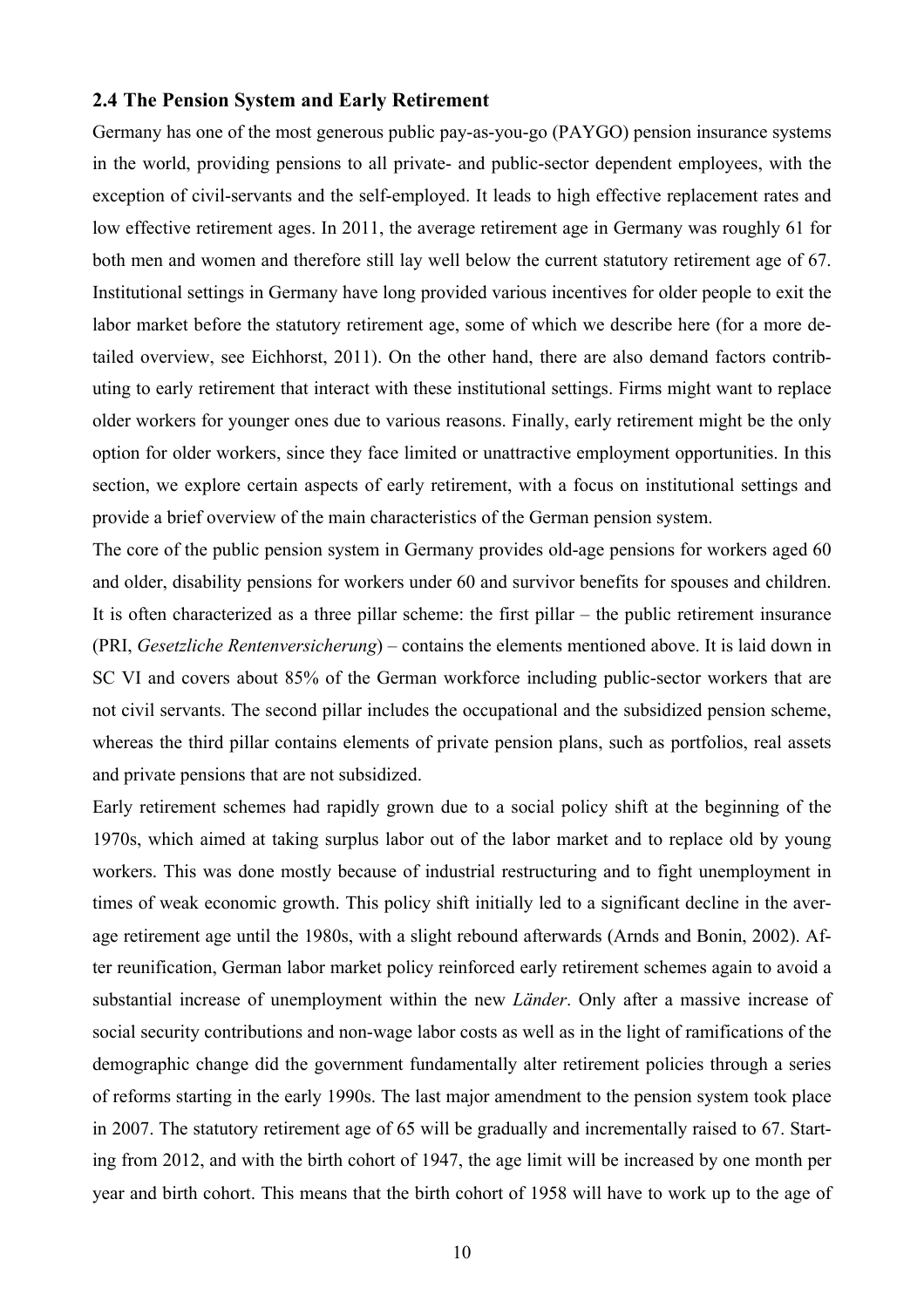66. The mandatory retirement age of 67 will be reached for all birth cohorts born from 1964 onwards by 2029 (Bonin, 2009).

The German pension system today still allows for certain transitions into early retirement, although in a much more restrictive way. In general, individuals may retire voluntarily at any time between 63 and the full statutory retirement age, which is currently the age of 67. As compensation for the longer duration of pension payments, however, the pension reform in 1989 reduced the pension by 0.3% for each month of commencement of the pension before the age of 65 (Bonin, 2009). Since the pension reduction is imposed throughout the whole period of pension receipt, the aggregate pension loss can still be quite substantial, given the conditional life expectancy of above 15 years at retirement age (Berkel and Börsch-Supan, 2003). Since 1957, the German pension system has allowed for transitions from unemployment into early retirement under varying conditions (*Altersrente wegen Arbeitslosigkeit*, SC VI §237). Today, this pathway to early retirement is no longer possible for individuals born after January 1, 1952. Old-age part-time (*Altersteilzeit*) constitutes a different possibility to reduce labor supply. Individuals who have reached the age of 55 and have been subject to social security contributions for at least three out of the previous five years, have the possibility to halve their remaining working time until they reach the statutory retirement age. This can be done by (1) either reducing the volume of the previous working time by half right away for the whole period ("part-time model"); or (2) by continuing working full-time for the first half of the period and being released from work in the second half ("block model", see Wanger, 2009, for an extensive description of the old-age part-time employment act, *Altersteilzeitgesetz)*. Whether the individual takes the first or second option is subject to regulations within collective bargaining agreements between employers and employees. In both cases, the employee receives 70% of her former net wage while the employer contributes to the pension system on the basis of 90% of the employee's full-time employment compensation (Arnds and Bonin, 2002). In 2010, 16.3% of all newly retired individuals had previously been in old-age part-time. On average, men entered into one of the old-age part-time schemes at 57.6 (women at 57.0). Today, individuals in old-age part-time who were born before January 1, 1952 may still obtain reduced old-age pensions at 60 if they had arranged a part-time agreement with their employer before January 1, 2004.

To conclude, the early retirement policy of the 1970s has been reversed considerably in light of the demographic change and a sustainable financing of the social security system through a major policy shift, which started in the 1990s. The public turned away from the perception that early retirement was a necessary means to keep unemployment low and to force integration of young people into the labor market (Eichhorst, 2011). In combination with fundamental labor market reforms, the labor market participation of older people has significantly increased since 2002.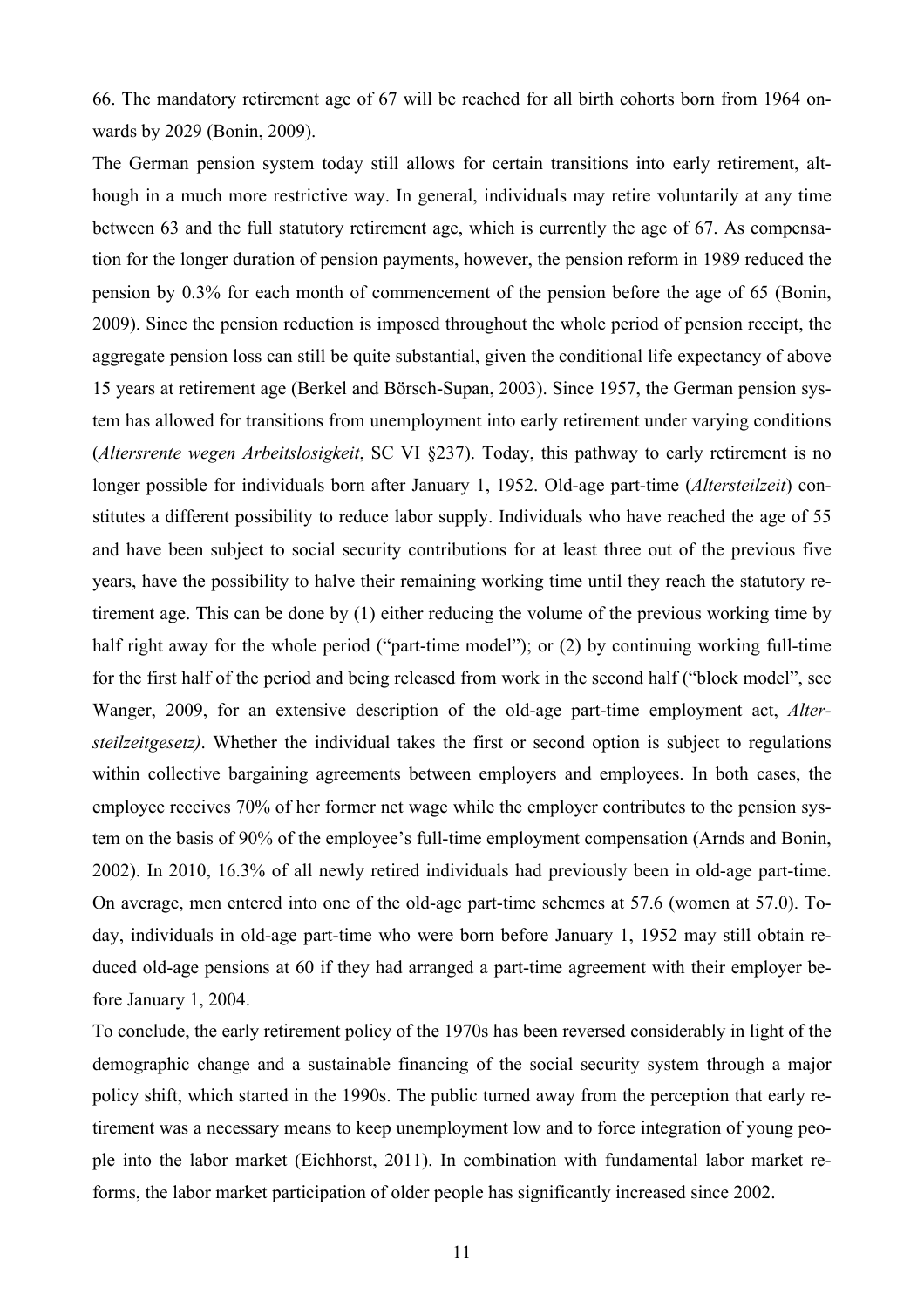# **3 Current Labor Market Trends after the Great Recession in Germany**

The previous sections have shown that the Hartz Reforms considerably changed the institutional settings of the labor market in Germany. Moreover, we have outlined that considerable efforts had further been undertaken in other areas of income support systems, which are important for labor supply in Germany. However, these numerous accomplishments should not conceal that Germany will face a number of substantial future challenges, which we will start to elaborate on in the next sections. Before we do so, we will first describe why the German labor market reacted in such a mild fashion to the Great Recession in 2008/2009.

#### **3.1 The Mild Response during the Great Recession 2008/2009**

The reaction of the German labor market to the Great Recession 2008/2009 has been very different from that of former recessions. Although the German economy had on average been hit stronger by the slump in gross domestic product (GDP) than many other countries in the Organisation of Economic Co-operation and Development (OECD), the increase in unemployment in the second quarter of 2009 was far lower than the OECD average (see Figure 1). This is largely due to the fact that, in contrast to Ireland and the United States for example, firms in Germany adjusted their working hours during this crisis almost solely along the intensive margin by reducing hours per worker (Burda and Hunt, 2011). This unusual reaction compared to previous recessions was often depicted in the media as miraculous. However, it can be put into perspective by looking at three interdependent aspects – the previous labor market reforms, other flexibility instruments and the type of the recession – which we briefly do now.

# [Insert Figure 1 here]

As already described in the previous section, Germany had introduced profound reforms of the labor market, which fundamentally changed its institutional settings. With regard to the mild response, two direct consequences of these reforms stand out: First, the reduction of unemployment assistance and the aggravation of rules for suitable employment overall increased the matching efficiency on the labor market, which in turn also resulted in a decrease of long-term unemployment for the first time since the 1960s. Second, the fact that more unemployed individuals were willing to take up less-paid jobs as an outcome of the labor market reforms resulted in smaller wage pressure during collective negotiations. Combined with a decrease in collective trade agreements, this led to an average reduction of 2% of unit labor costs in Germany between 2000 and 2007, compared to an average increase of 22% amongst all other OECD countries in the same period (OECD, 2012). These two structural adjustments towards a new equilibrium left the labor market in a robust condition at the eve of the Great Recession. Furthermore, the overall decrease in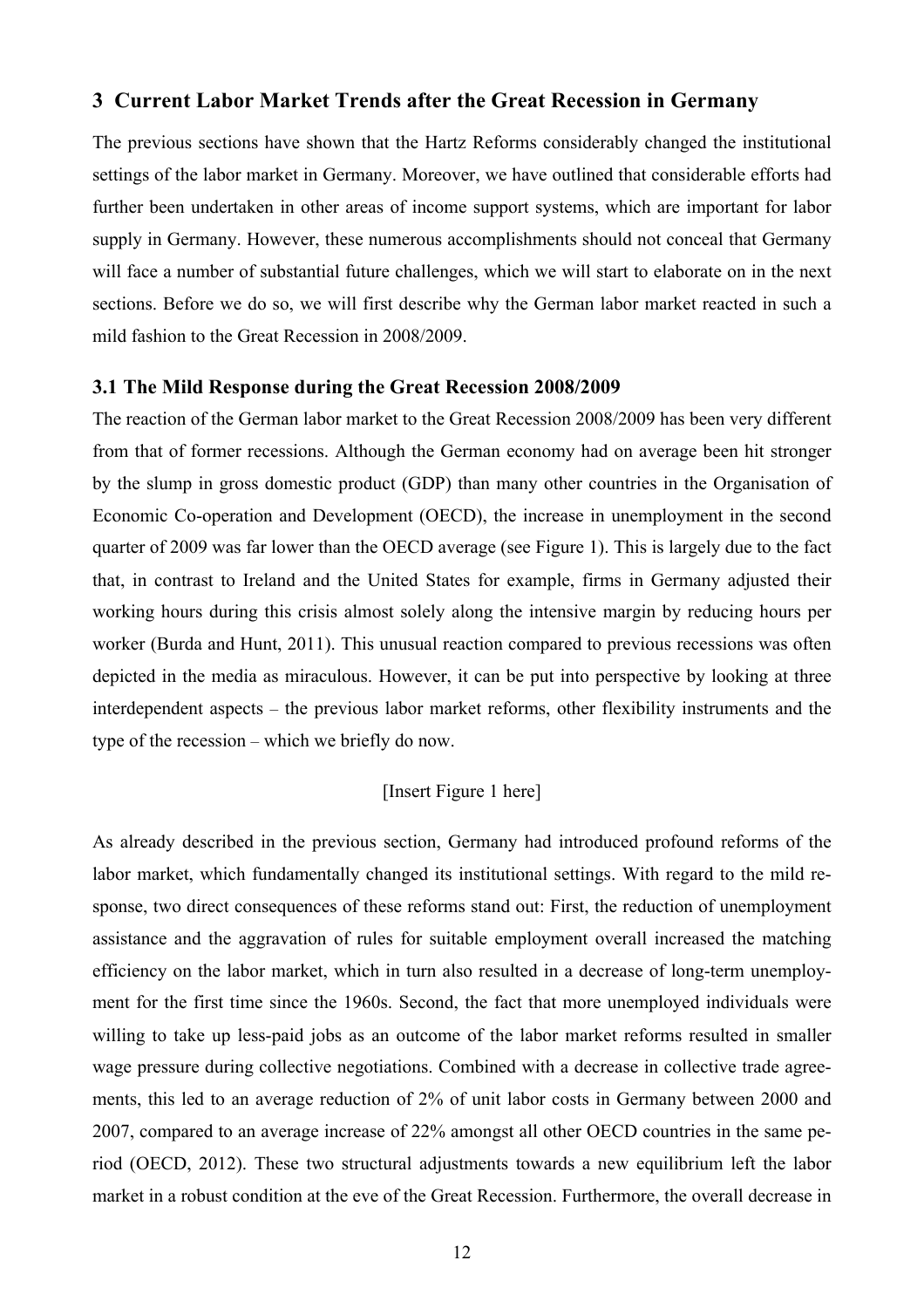unit labor costs made it possible for firms to build up financial reserves during the economic upswing between 2006 and 2008, leaving them in a healthy financial state when the economic crisis began (Schneider and Gräf, 2010).

The second aspect has to do with other additional institutional factors which allowed a higher flexibility in Germany. In 2009, the overall working time of dependent employees was reduced by 41.3 hours (3.1%) on average compared to the previous year (Fuchs et al., 2010). Basically, three instruments of working-time flexibility at the firm level (working-time accounts, working overtime and the reduction of weekly working hours) and one instrument at the state level (short-time work) involving subsidies from the FEA made this adjustment in working hours possible (Dietz et al., 2011). The first instrument at the firm level consisted of working-time accounts*,* which made it possible for firms to adjust the number of hours worked depending on the business cycle. During economic upswings, employees had accumulated working hours in their accounts through unpaid overtime, which they then used up with free time during the economic downturn. As a second instrument, paid working overtime was reduced by almost 20% in the first quarter of 2009 (Dietz et al., 2011). The last instrument at the firm level, reduction of weekly working hours, had recently been made more flexible due to new collective agreements, most of which were made in the manufacturing sector. The greatest reduction of average weekly full-time working hours was in the first quarter of 2009, with an average decrease of roughly one hour compared to the previous year (Dietz et al., 2011). Finally, short-time work (STW) was expanded dramatically during the Great Recession. In May 2009, around 1.5 million workers were drawing benefits from the STW scheme compared to 50,000 in September 2008, the month of the Lehmann insolvency (Statistik der Bundesagentur für Arbeit, 2012). The main idea behind STW is to offer an alternative to firms to lower labor costs without having to lay off workers. At the moment there are three kinds of STW, out of which the so-called "STW for economic reasons" (§96, SCB III) has mainly been applied during the economic crisis. A firm is eligible for this type of STW if it is able to claim that it suffers a temporary and inevitable loss or stoppage of working hours due to an aggravation of business conditions because of economic reasons. This stoppage must result in a loss of wages of more than 10% of the monthly gross earnings of at least one third of the firm's employees. Furthermore, the firm must have already applied all other possible flexibility options (i.e. reduction of overtime hours and the use of working-time accounts). Then for each worker, the FEA then pays the firm up to 67% of the individual net wage gap resulting from the loss of working hours for up to 24 months (Crimman and Wießner, 2009). Taking the average number of subsidized working hours into account, STW supposedly saved around 360,000 jobs (Möller, 2010). In summary, the greatest contribution to the overall reduction of the annual working hours in 2009 compared to 2008 was 13% and resulted from STW. The reduction of weekly working hours contributed to the over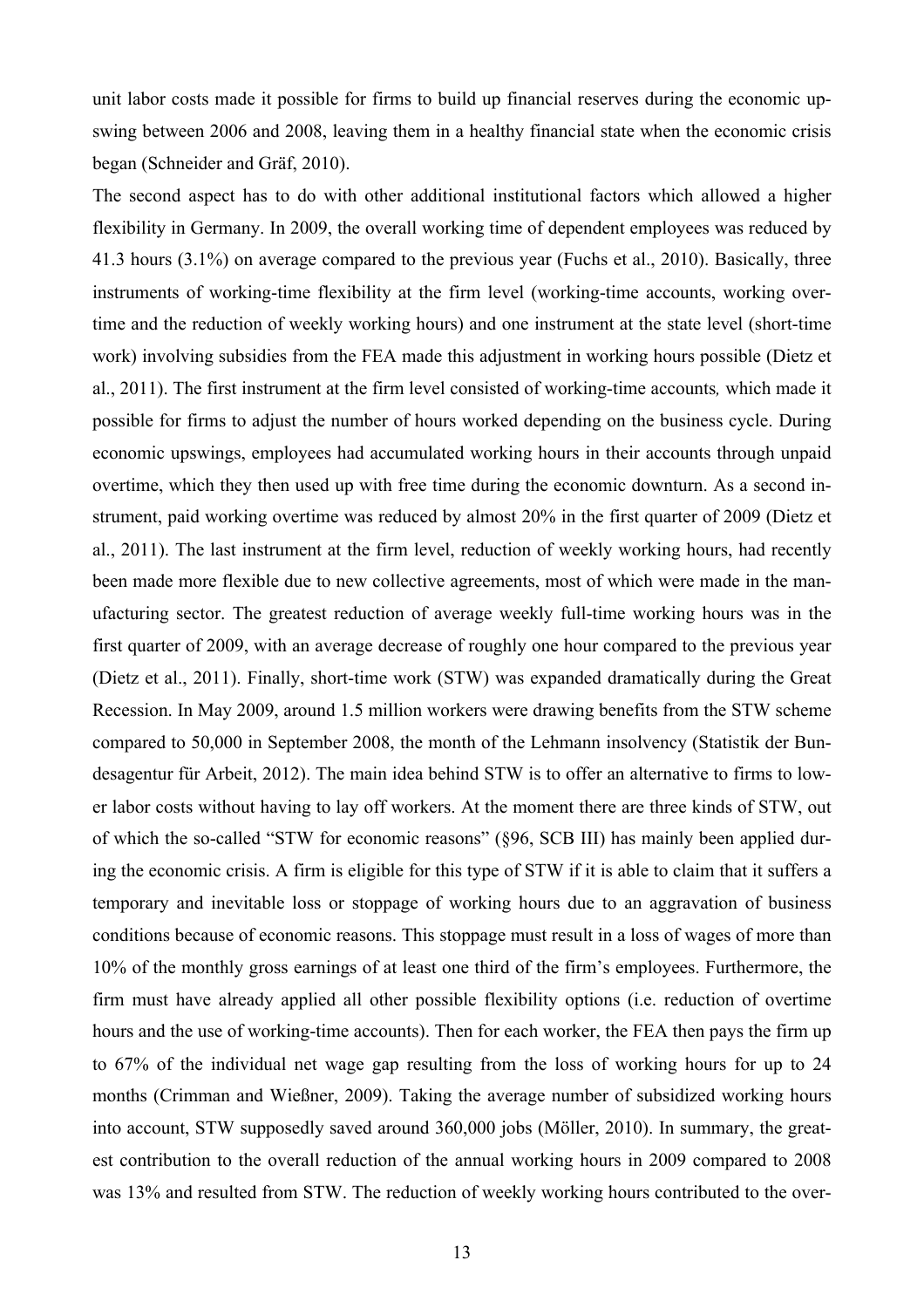all reduction with a share of roughly 10%, whereas the reduction of paid overtime was almost 8%. Finally, working-time accounts were responsible for 7% of the overall reduction of the yearly working hours (Fuchs et al., 2010).

The third aspect refers to the type of transmission mechanism through which the crisis was hitting Germany. Whereas Ireland, Spain and the United States had to deal with burdens resulting from structural adjustments due to the real estate crisis and turmoil within the financial sector, Germany had not experienced a housing bubble and was instead facing a fierce output decline due to a shortfall of world trade. This output decline primarily hit the export oriented manufacturing sector in Germany, which had experienced a strong upswing in the three previous years leading up to the crisis in 2008 with an output growth rate being twice as high compared to the aggregate economy (Möller, 2010). Another established empirical fact is that firms engaging in international trade are more productive and innovative than non-exporting firms and, in the case of Germany, are mostly located in the manufacturing sector (Wagner, 2011). Hence, the Great Recession hit the strongest firms coming from an upswing with profit shares between 42% and 45% in the three years leading up to the crisis (Eurostat, 2012). Because of the foregone upswing, workers in the manufacturing sector had also accumulated a significant surplus of working hours on their working time accounts, which could then be used up during the crisis. It should also be stressed that flexibility instruments only work well if they are used to dampen a demand shock that has been induced externally and only lasts for a short period of time. This is why it worked in Germany better than in other European countries with similar schemes (Arpaia et al., 2010).

Taken together, these three aspects allowed firms to hoard labor deliberately, hoping to be prepared for the next economic boom where they would need an often highly specialized labor force.

# **3.2 Labor Supply and Demographic Change: Future Challenges Ahead**

Although the mild response to the Great Recession 2008/2009 has shown that the German labor market has recently exhibited quite some resistance against external economic shocks, it should not be concealed that there are some substantial future challenges the German labor market will soon have to face. This becomes especially obvious in the light of the ongoing demographic change which Germany will experience over the next 50 years. As many other Western European countries, Germany experienced a steep increase in the average life expectancy of women and men aged 65 during the second half of the twentieth century, combined with a significantly decreased birth rate since the 1960s. Forecasts of the Federal Statistical Office project that the old-age de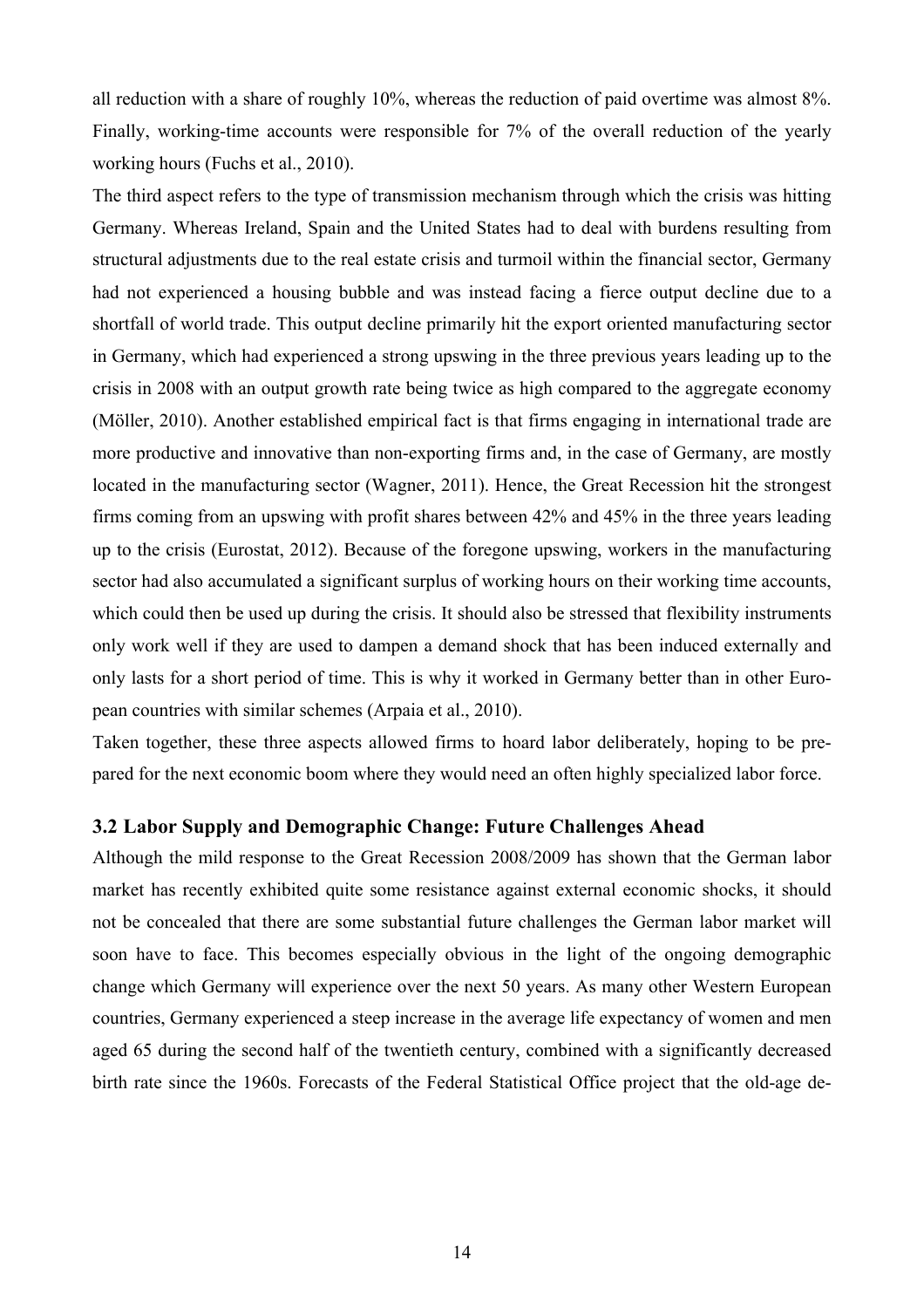pendency ratio<sup>3</sup> will increase steeply until 2030 due to the baby boom generation retiring between 2015 and 2030. This demographic change will fundamentally challenge the labor market because it will lead to a decline in the economically active population. According to the baseline scenario, 4 the working population is expected to decrease by more than 30% until 2060 (Statistisches Bundesamt, 2009). Under this scenario, labor supply in Germany will significantly diminish for the first time since World War II (SVR, 2011). Hence, the question on how to maintain economic growth and sustainable financing of the public pension and health system despite the decrease has become very important. In this context, the development of labor supply of women and older people will therefore play a crucial role in determining the extent to which the working population decreases (OECD, 2005). The labor force participation of individuals aged 55 to 64 has admittedly risen significantly: In 2011, the employment rate of this age group was around 60%, compared to 38% in 2001 (see Table 4), which was mainly caused by a rising female labor force participation (Garloff et al., 2012). Nevertheless, there are still incentives for older people to either retire before the statutory retirement age or to not seek employment because of limited or unattractive employment opportunities. Therefore, the main challenge concerning the future labor supply of older people is further increasing their working life, which could be achieved by either raising the retirement age or increasing the employability of older workers (OECD, 2012).

# [Insert Table 4 here]

Concerning the labor supply of women, it can be seen from Table 5 that the overall share of employed women of working-age in Germany (68%) is 9 percentage points higher than the EU-27 average (59%). However, the share of female individuals working part-time is also considerable higher (48% vs. 31%). Taking into account that around 15% of these women actually work part-time involuntarily, the low participation rate of women working full-time reflects negative incentives for an increase in working hours. These negative incentives arise, on the one hand, from the current tax and social welfare legislation in Germany, which still favors the sole male bread-winner model. On the other hand, childcare facilities allowing parents to work full-time only exist for 8% of the children under three in Germany.

For the overall labor market trend, another crucial component is the development of labor demand. Although projections of future labor demand are very difficult and prone to errors, it is generally

 $\overline{a}$ 

<sup>&</sup>lt;sup>3</sup> The old-age dependency ratio as defined by the Federal Statistical Office is the ratio between the total number of elderly aged 65 and over and the number of those of working age (from 20 to 64).<br><sup>4</sup> The Federal Statistical Office projects a total of 12 demographic scenarios up to 2060, which are based on the popu-

lation level of 2008 and differ in terms of assumptions about birth rate, increase in life-expectancy, and annual net migration. The baseline scenario assumes a constant birth rate of 1.4 and an increase of the life expectancy of 7.8 (6.8) years to 85 (89.2) years for boys (girls). The annual net migration is assumed to be 100,000 individuals from 2014.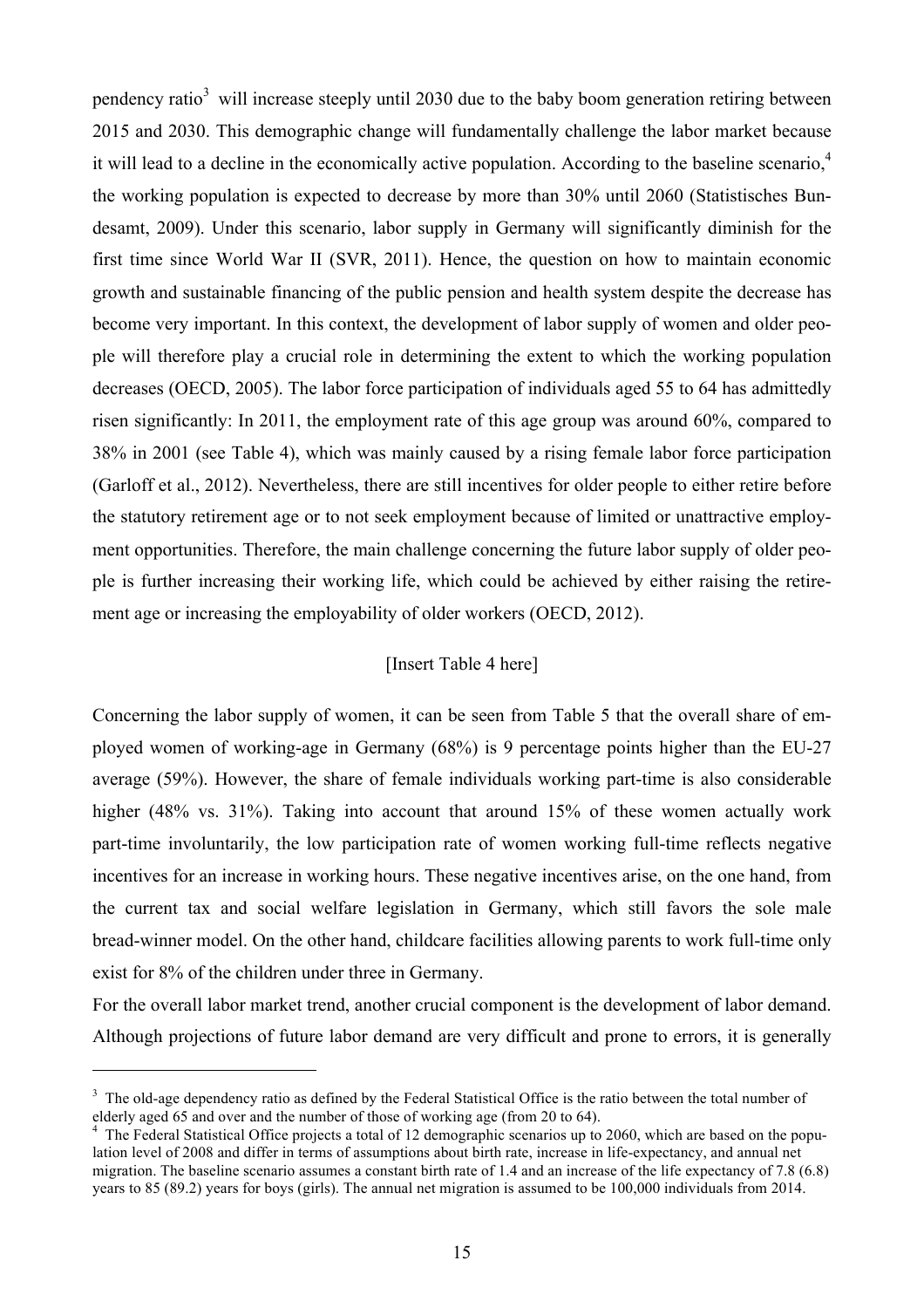expected that labor demand decreases less than labor supply (SVR, 2011). If the persistent reduction of structural unemployment in Germany continues until 2020, many firms are expected to face the problem of skill mismatching (Fuchs and Zika, 2010). Due to a persistent skill-biased technological change and increasing globalization, there will be a decrease of low-skilled jobs in the industry and a considerable growth in occupations requiring higher skills (Spitz-Oener, 2006; OECD, 2011a). Since this trend is expected to continue over the next ten years, employment opportunities for individuals with low education levels will significantly decrease (European Centre for the Development of Vocational Training, 2010). The significance of educational attainment for the labor market status can be seen from Table 6, which displays unemployment rates for the economically active population by education level for 2011.

#### [Insert Table 6 here]

Whereas the average unemployment rate in the EU-27 for the economically active population (25-64) is roughly 15% for individuals with low education (ISCED<sup>5</sup> level 0-2), it is much lower (5%) for high-skilled individuals (ISCED level 5-6). This relationship is even stronger for Germany: The unemployment rate for individuals aged 25 to 64 with low education is 14% and therefore seven times larger compared to highly educated individuals (2%). Hence, low-educated people in Germany face a much higher risk of joblessness than in other European countries. In 2009, 26% of the German population aged 25 to 34 had attained a tertiary education level. This share is below the OECD average (37%) and had only slightly increased since 2002 (OECD, 2011d). Although Germany has on average a high participation rate in education of individuals aged 15 to 24, it still has to catch up concerning the educational outcomes of pupils – when compared to other economically strong countries. According to the Programme for International Student Assessment (PISA) 2009 study, the reading and mathematical skills of 15-year-olds in Germany were significantly higher than the OECD average but well below the highest scores (OECD, 2010). Therefore, the elevation of the general educational level is still considered to be a necessary requirement to sufficiently overcome the sectoral and societal changes of the German economy (SVR, 2009).

# **4 Future Challenges for Labor Supply Policies**

 $\overline{a}$ 

The previous sections have shown, that further reforms in various dimensions are necessary in light of the ongoing demographic and technological change. Since educational attainment concerning labor supply has become increasingly important, we explore some issues related to chal-

 $<sup>5</sup>$  The International Standard Classification of Education (ISCED) of the OECD divides the levels of education in six</sup> categories: Pre-primary (level 1), primary (2), lower (3) and upper (4) secondary education, tertiary (5) education, and advanced research programs (6) leading to the award of an advanced research qualification (OECD, 2011d).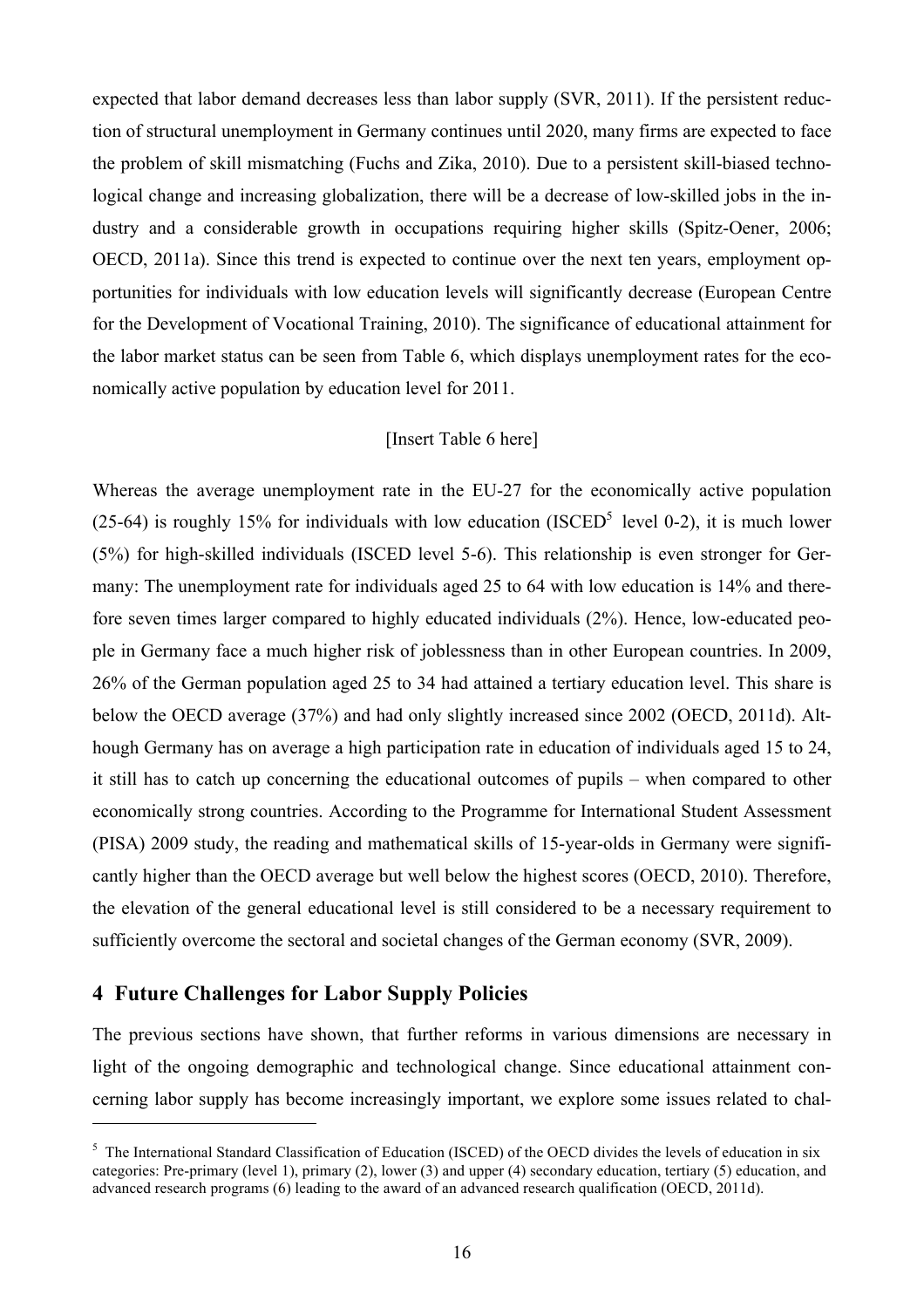lenges the education system faces in Section 4.1. Section 4.2 describes why income splitting is still a source for reduced labor supply of women. The parental leave benefit (PLB, *Elterngeld*) as another instrument to tackle the problem of low full-time female labor supply is investigated in Section 4.3.

# **4.1 Towards a New Skill Strategy: Challenges of the Education System**

Nowadays, there are basically two main challenges linked to the education system, both of which were described in Section 3.2. The demographic change means that the labor supply of older people is closely linked to their employability, and hence, improving strategies for lifelong learning. Second, due to the technological change, educational attainment has become increasingly important, which basically amounts to raising the overall education level and facilitating the access to tertiary education.

Financing on the job training for older people is less attractive for firms due to a shorter working life of these people. The share of 50 to 64-year old employees participating in on the job-training has declined by 2 percentage points since 2007 and is currently at 33% (Autorengruppe Bildungsberichterstattung, 2012). This is still fairly low compared to countries such as Sweden (OECD, 2012). Moreover, there are still considerable misconceptions of the productivity of older employees. The assumption that working productivity decreases at an older age is wide spread. It is argued that cognitive and physical skills decrease at a steeper rate than working experience increases, leading to an overall decreasing working productivity (SVR, 2011). This leads to age discrimination of older workers (OECD, 2011b). Hence, there is a reduced hiring probability of older workers in Germany (Heywood, 2010). However, more recent studies provide evidence that working productivity does not decrease for older people (Malmberg et al., 2008; Göbel and Zwick, 2009). A recent study by Börsch-Supan and Weiss (2011) shows that the overall productivity of older people even increases slightly. But even if firms were encouraged to employ older workers – which, for example, was initiated in recent years by introducing wage subsidies targeted at older workers who would be in danger of being laid off because of the seniority principle – training measures could still be improved since older workers apparently do not often receive the "right" training (Zwick, 2011). In recent years, a number of collective agreements have explicitly incorporated the promotion of employability of older people, and a number of programs initiated by the Federal Government and several unions have been adopted to raise public awareness for the working potential and the discrimination of older people. These agreements are in harmony with the introduction of an amendment in 2006 (*Allgemeines Gleichbehandlungsgesetz*), which explicitly forbids discrimination because of gender, origin or age.

Besides raising the employability of older people, there is also a considerable need for raising the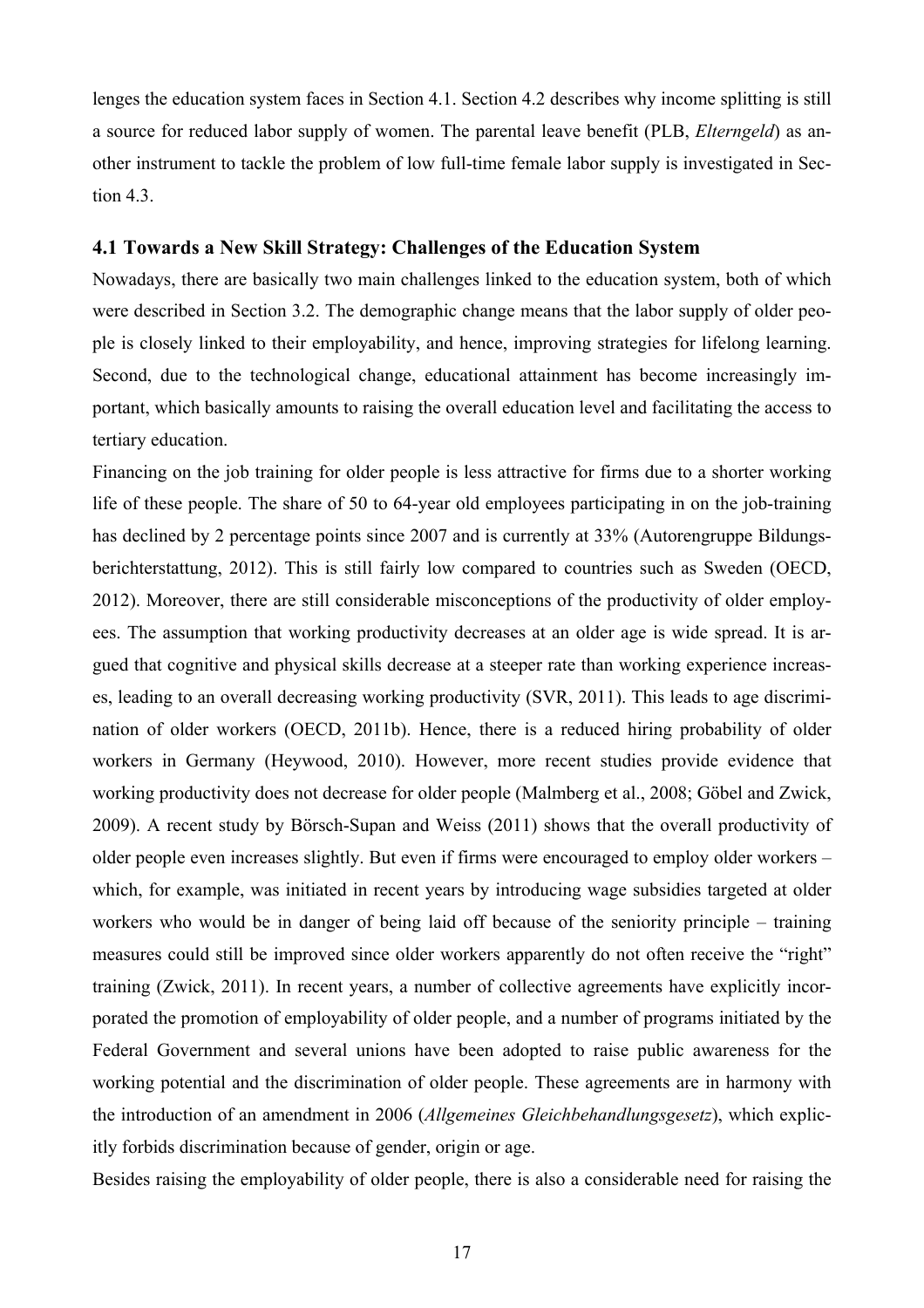education level in general. As described in Section 3.2, population ageing and technological change will also increase the need for highly qualified individuals. Therefore, improving the access to tertiary education in Germany in combination with elevating the medium education level are considered to be of crucial importance (SVR, 2011; OECD, 2011a). Empirical studies stress that investments in education are most fruitful if made during early childhood (see Cunha and Heckman, 2007). There is also empirical evidence pointing towards the fact that appropriate pre-primary education has a positive effect on subsequent labor market outcomes, especially for children from families in which the parents have only a low education (OECD, 2011a). Therefore, it is often claimed that public expenditures should be concentrated on early stages of life in order to assure an efficient allocation of these expenditures (SVR, 2009). However, the current distribution of public expenditures on education is not in accordance with these insights. In 2009, the highest share was spent for general education (ISCED 1-4, 35%) and tertiary education (ISCED 5-6, 18%). Only 9% of the budget was spent on pre-primary education (Autorengruppe Bildungsberichterstattung, 2012). Hence, more efforts are still needed to expand pre-primary education and to place more emphasis on early childhood development. Experts propose the expansion of nursery schools for children aged 3 to 5, which is leading towards the concept of a mandatory pre-school year before entering the primary education level (SVR, 2009). Furthermore, the specific early tracking in Germany into different school types at the onset of secondary education level is often criticized because empirical studies show that early tracking increases inequality, especially for children with a migration background (Hanushek and Wössmann, 2006). Early school tracking more or less determines the chances for an entrance qualification to the upper level secondary education, which is still the only regular path to university, and the tertiary education in Germany. As a result, policy implications aim at a complete withdraw from early school tracking or to at least a postponement of the decision to a later point in time (OECD, 2012).

In light of an increasing number of young adults qualified for higher education, but a stagnating share of individuals actually taking up a tertiary education, the German government has already undertaken a number of measures to facilitate access to tertiary education. Apart from granting more autonomy to universities, the government also provides financial means to the different *Länder*, which in turn agreed to assure additional university places until 2020.

# **4.2 Income Splitting as a Source for Reduced Labor Supply**

As described in Section 2.2, the number of hours worked by female employees in Germany is comparatively low by international standards. This is mainly due to a high share of female secondary-earners working only part-time for very few hours (OECD, 2012). It is often argued that the current system of income taxation creates fiscal disincentives for secondary earners because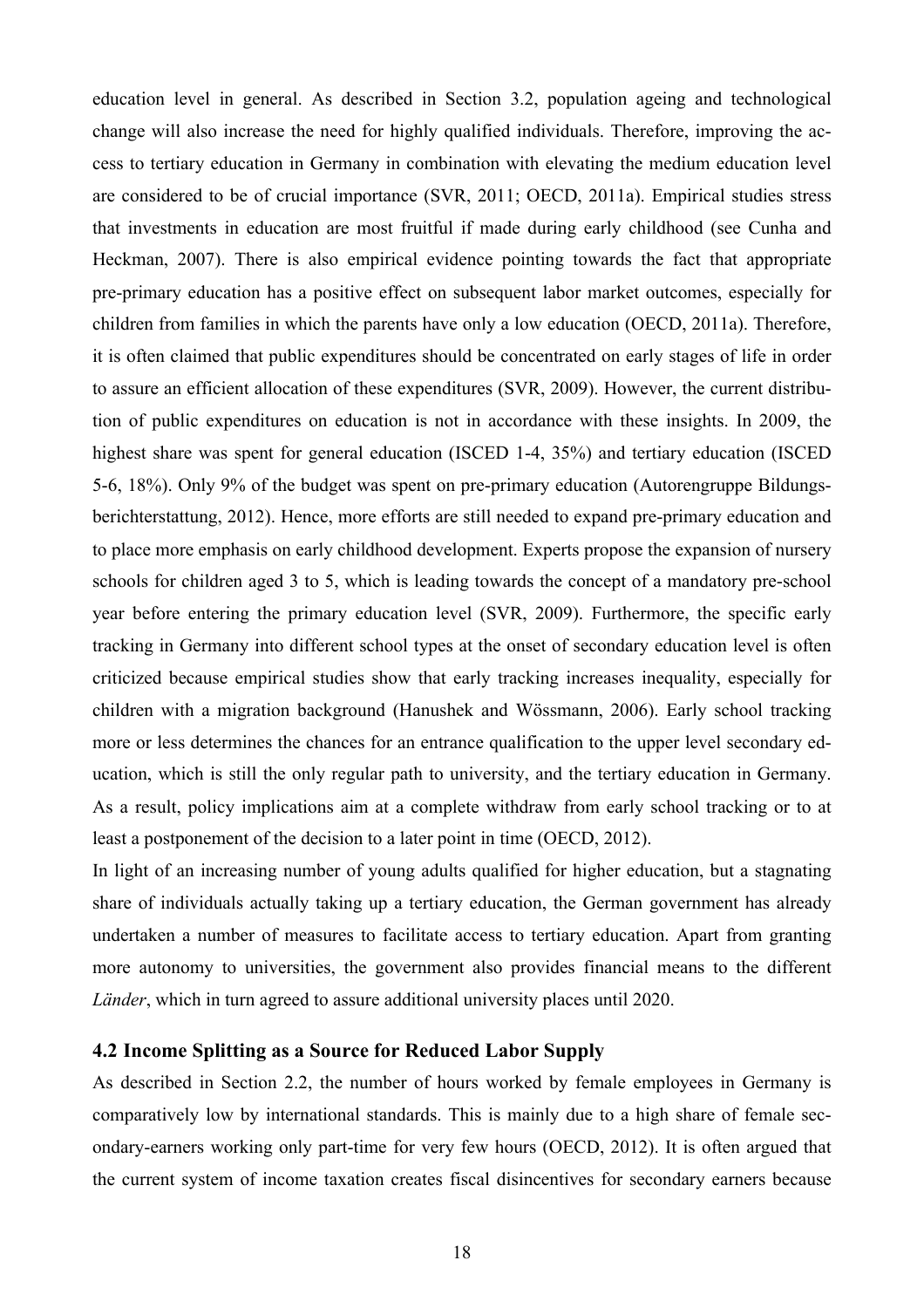Germany allows for "income splitting" between married partners with regards to income taxation (*Ehegattensplitting*, § 32a (5) *Einkommensteuergesetz*). Since 1958, married couples living in the same household may choose between individual and joint taxation. When choosing the latter, the taxable income of both spouses is cumulated and the sum is then split in half. The income tax is calculated by applying the tax function to the result and doubled in a third step to determine the tax liability of the couple. As a result, the amount of the income tax of a married couple may be lower than the tax the same couple would have to pay if both spouses were taxed individually according to the principle of separate taxation (Schlick, 2005). This results in a "splitting effect" and is seen by critics as a strong disincentive for non-working spouses to take up work in the first place or for secondary earners to start working full-time. In a progressive transfer system like the German one, the tax advantage within the system of income splitting is highest when earnings are distributed unevenly between both spouses. Hence, when taking up work or increasing hours worked, secondary earners are confronted with a high marginal tax rate (Gustafsson, 1992).<sup>6</sup> This is seen as a main reason for the relatively low labor force participation rate of married women in Germany.

Therefore, altering the current system of joint taxation has been repeatedly proposed by experts to increase labor supply of women (OECD, 2011c, 2012). Steiner and Wrohlich (2004) use a micro-simulation model to estimate potential labor supply effects of a shift from joint taxation to individual taxation. The authors find that the female participation rate would increase by around 4.85 percentage points and the total number of hours worked by women would rise by 11%. However, many public finance experts maintain the contrary by considering that there is no marriage gain from joint taxation at all. They rather argue that joint taxation is a logical consequence of the progressive tax system in Germany given the normative rule that taxation should be neutral with respect to the distribution of incomes within the household (Schlick, 2005). Moreover, taxing on a purely individual basis may come into conflict with the constitutional law in Germany.<sup>7</sup>

In another paper, Dearing et al. (2007) compare Austria and Germany in terms of work incentives created by the tax and transfer system and childcare institutions. Both countries are quite similar in many institutional aspects but differ in their detailed characteristics concerning the tax system: while in Germany married spouses are taxed jointly and are eligible for full income splitting, Austria has a system of individual taxation. Moreover, Austria has a much more generous parental leave benefit (PLB, *Elterngeld*) system. Hence, it is interesting to note that labor force participa-

 $\overline{a}$ 

 $6\text{ As soon as the wife starts contributing to the family income, the "splitting effect" becomes smaller. The more she$ contributes, the smaller is the gain from joint taxation compared to a non-married couple. The marginal tax rate on second-earners is therefore higher than for singles.

<sup>7</sup> In 1957, the German constitutional court (BVerfGE, *Bundesverfassungsgericht*) ruled that married couples should not be disadvantaged relative to non-married couples and that an equal share of the total household earnings belongs to each person in a marriage (BVerfGE 6, 55).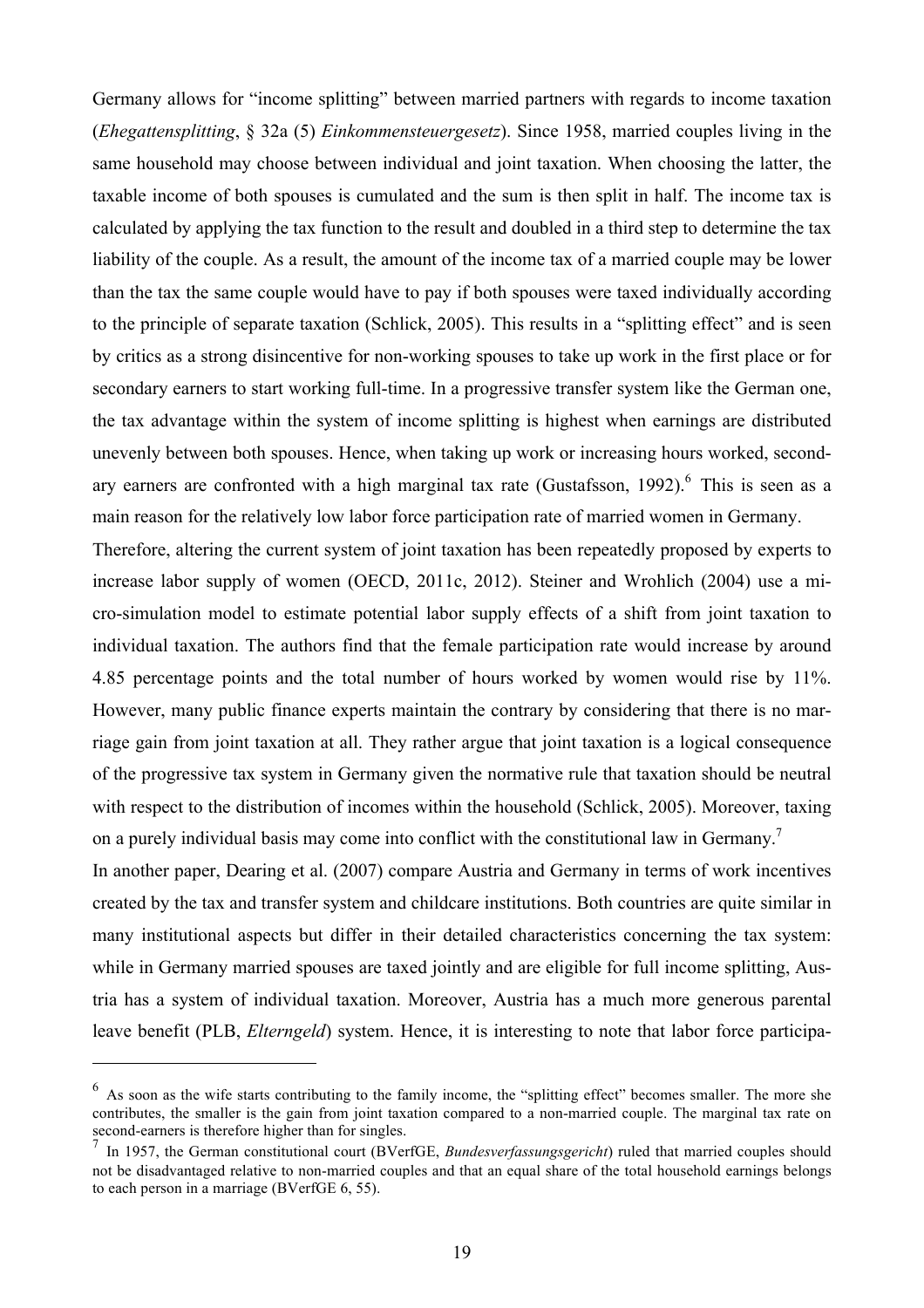tion rates of mothers in Austria and Germany are similar. However, full-time employment rates are much higher among Austrian mothers. In order to establish to what extent these differences can be attributed to differences in the tax-transfer system, the authors estimate structural labor supply models for both countries and then interchange two important institutional characteristics: the definition of the tax unit within the personal income tax and the PLB scheme. The results show that differences in mothers' employment patterns can be partly explained by the different tax systems: individual taxation in Austria leads to lower marginal tax rates for secondary earners and increases labor supply incentives. The authors argue that labor force participation of German mothers would rise considerably if Germany were to introduce Austria's income tax and PLB characteristics.

However, it seems to be very unlikely that the current status quo concerning the joint taxation of married couples within a household will be changed any time soon, since this would also imply major changes in other parts of the social transfer system as a necessary condition in order to comply with constitutional norms (SVR, 2007). Nevertheless, there are a number of proposals considering alternative forms of joint taxation, ranging from a model of quasi-individual taxation where the personal exemption concerning the income tax is transferred from the non-working to the working spouse (OECD, 2008a) and to different systems of family taxation (for an overview, see SVR, 2007). These systems cannot be covered in detail here. We instead focus on another income support system that has been established in recent years with the aim to foster female labor supply.

## **4.3 Parental Leave Benefit**

In addition to the low full-time labor force participation of women, Germany has also one of the lowest fertility rates in Western European countries, and there is little hope of expecting a substantial increase over the current rate of 1.4 any time soon (Spiess and Wrohlich, 2008). Although these trends had already been observed, the German public has only just begun discussing these issues. The underlying reasons for this unfortunate mix – low fertility and low participation – can be seen as a result of a combination of various institutional arrangements preventing mothers from working full-time, for example an absence of childcare facilities, and rather strong and persistent preferences of (West-)German parents to care for young children at home (Bonin, 2009). In addition, one should note that the labor force participation of mothers depends crucially on the child's age. Whereas only 11.5% of mothers whose youngest child is in its first year of age are in gainful employment, the share escalates to around 40% when the youngest child is between one and two years old. The highest employment share (78%) is exhibited by mothers with the youngest child being between 12 and 15 (Bundesministerium für Familie, Senioren, Frauen und Jugend (BMFSFJ), 2010). In light of the demographic change and the need to secure future skill needs, it became obvious that facilitating the return to work for young mothers had gained in importance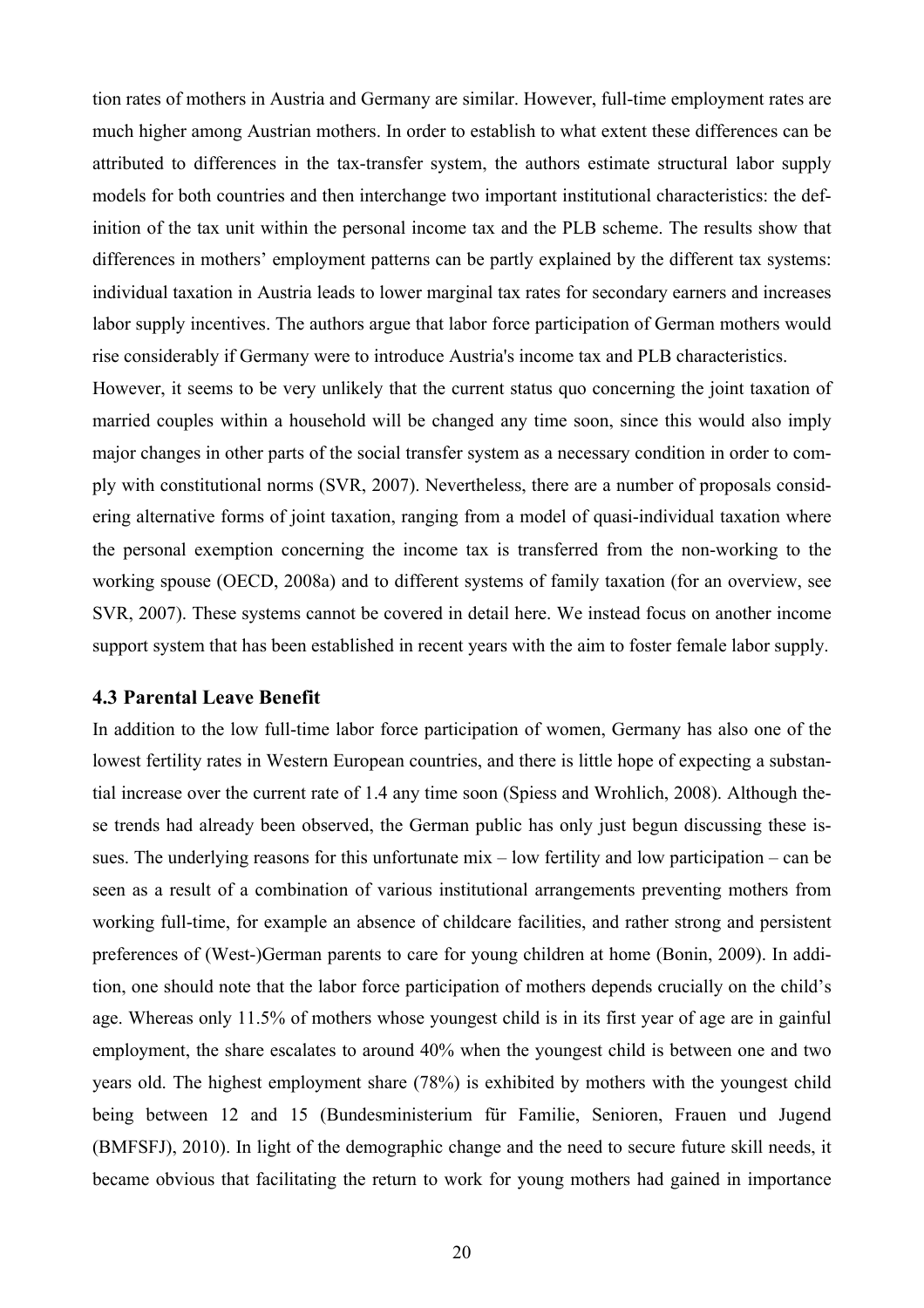(Deutsches Institut für Wirtschaftsforschung (DIW), 2012). The German government therefore passed a reform of the PLB system (PLB, *Elterngeld*) in line with the Scandinavian model, which came into effect in the beginning of 2007 and replaced the means-tested preceding benefit (*Er*ziehungsgeld).<sup>8</sup> The PLB is provided for up to 14 months to parents of children born on January 1, 2007 or later. The benefit replaces 67% of the average taxable income earned in the 12 months prior to the birth of the child for the parent staying at home.<sup>9</sup> The parent is eligible for benefit if he or she does not work full-time, which is defined as 30 hours per week. Besides the aim of increasing labor market participation of mothers with young children and fostering involvement in childcare of fathers, the reform also implicitly intended to increase fertility rates (Tamm, 2009).

In 2009, the PLB was evaluated by the Federal Ministry for Families concerning the short-term effects of the introduction of the benefit on employment behavior of parents with a new-born child (BMFSFJ, 2009). The study was based on a mail survey of a sample of parents ( $N = 1,595$ ) whose child was born in April 2007 and who had applied for and received PLB. The study finds that the majority of young mothers resumed employment after having received PLB. Around 13% of women took up part-time work again after six months, and 12 months after giving birth one third of all young mothers (31%) were already re-employed. After 18 months the share was up to 39%, reaching 42% after 24 months. However, two thirds of the women state that the infrastructure of childcare services is insufficient in their region. Along with the request of better in-firm childcare possibilities, these results indicate that the PLB only develops its full impact in combination with better early childcare services and more flexible models of working hours for women. To this date, only a few empirical studies have explicitly analyzed the impact of the PLB on the fertility rate mainly finding no statistically significant effects (Thyrian et al., 2010; Hoßmann et al., 2009)

# **5 Conclusions**

 $\overline{a}$ 

The relatively mild reaction of the German labor market to the Great Recession 2008/09 was often called the "German Miracle". However, various reasons are able to explain this unusual response. First, the economic crisis mostly hit financially strong firms coming from a long upswing leading towards to the crisis. These firms were able to hoard labor deliberately due to a number of working-time flexibility instruments at the firm as well as the state level. Second, in the years prior to the Great Recession, Germany had introduced profound reforms of the labor market, which fundamentally changed its institutional settings as well as income support systems and overall led to higher working incentives and better matching between labor demand and supply. There was also

<sup>8</sup> *Bundeselterngeld- und Elternzeitgesetz* (BEEG).

<sup>&</sup>lt;sup>9</sup> The monthly benefit ranges from 300 euros for low-income parents up to a maximum rate of 1,800 euros.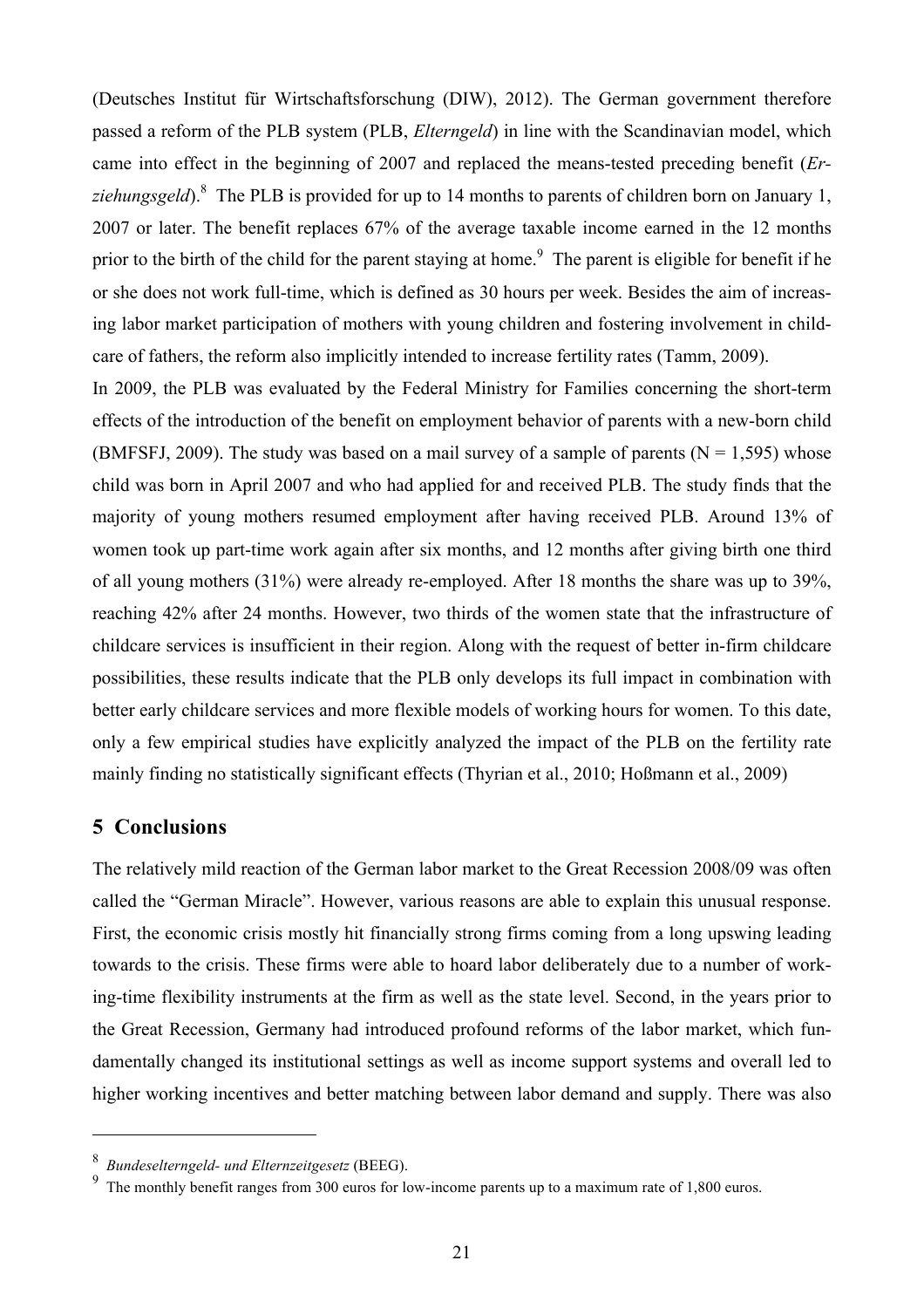a considerable reframing of ALMPs in the course of the labor market reforms, which led to a broad collection on evaluation results providing sound guidance for policy makers in further developing the institutional framework to adjust to structural changes on the labor market. Overall, it is fair to say that Germany has been on the right track with the main reforms of the labor market for the last 10 years.

Despite the mild response to the Great Recession, however, the paper has shown that there are a number of substantial future challenges the German labor market will soon have to face. Although the employment rate of women has recently grown considerably, the current tax and transfer system still favors the sole male bread-winner model and therefore causes the absolute working-time hours of economically active women to lie well below that of other Western European countries. The same pattern concerning employment rates applies to people aged 55 and older. Despite growing numbers, the actual average retirement age continues to lie well below the statutory retirement age. Since the labor supply of both groups is becoming increasingly important in determining the extent to which the working population will decrease due to the massive demographic change Germany will experience over the next 50 years, improving their employability remains one of the main challenges. Fundamentally reforming the current status quo concerning the joint taxation of married couples within a household might not be on the political agenda any time soon. Therefore, the main challenge rests upon improving the supply of childcare facilities to ensure that income support systems like PLB develop their full impact. Concerning the labor supply of older people, recent reforms of the pensions system, especially the reform in 2007 increasing the statutory retirement age to 67 from 2012 onwards, have provided the institutional framework to further increase the labor market participation of older workers. However, further potential lies within the area of lifelong learning and hence in increasing the employability of older people. Although much has been done in this area in recent years, including a number of collective agreements explicitly incorporating strategies to increase the employability of older people, training measures could still be improved to ensure that older people receive the training the really need. The ongoing technological and demographic change combined with globalization is expected to lead to a skill mismatch since low-skilled jobs in the industry will decrease and occupations requiring higher skills will increase. This will put special emphasis on the importance of educational attainment on labor market status. Especially within the area of access to tertiary education, the German government, in collaboration with the *Länder* has already taken up measures to meet the challenges of promoting higher skills. However, the prevalent system of early school tracking into different school types is still vulnerable to family background and increases inequality of opportunity, which led to proposals suggesting to completely withdraw from the system, or to at least postpone the decision to a later point in time.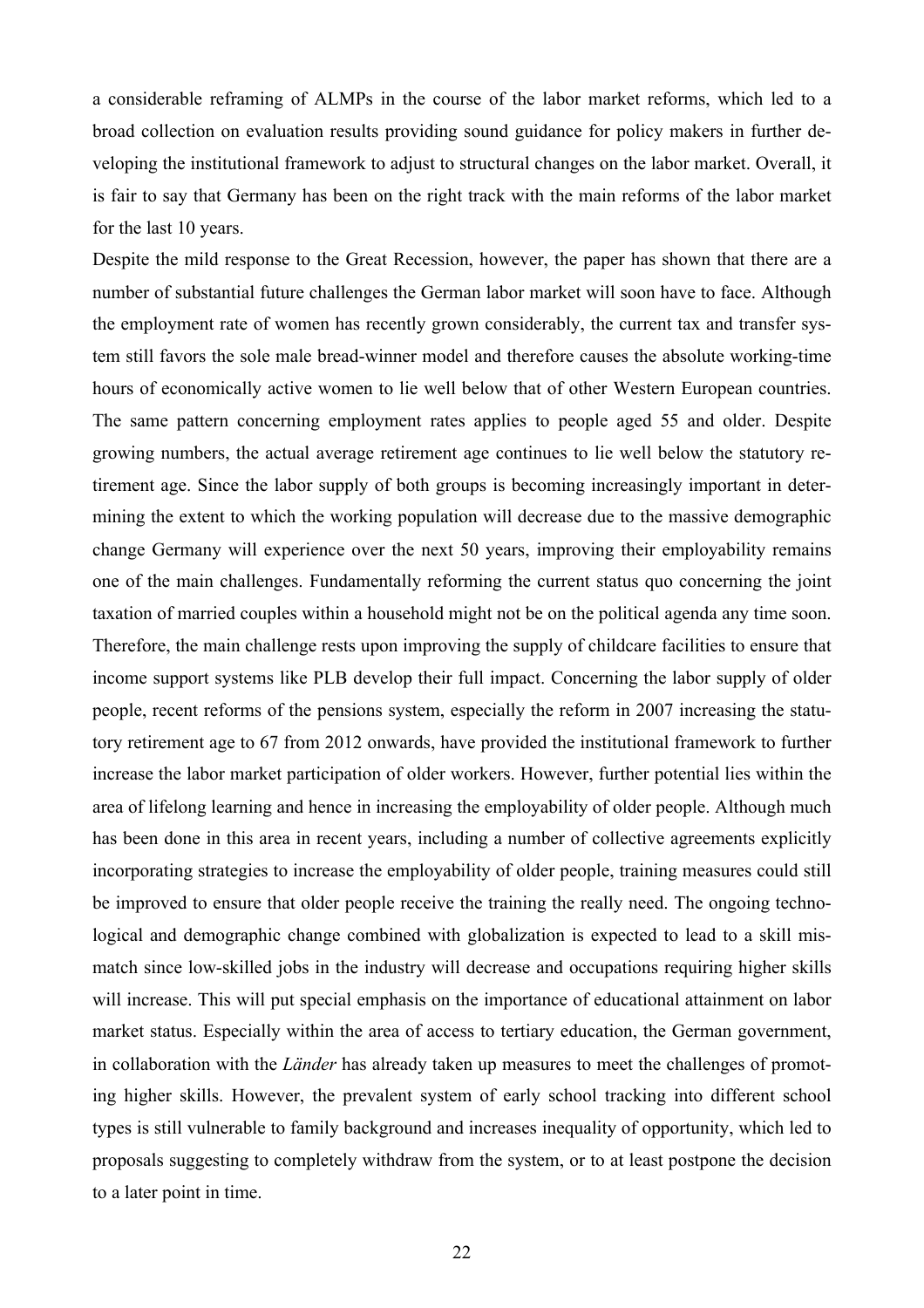In conclusion, the German labor market has shown remarkable resilience to the weakened economic conditions. However, meeting the challenges laid out in this paper is crucial for establishing a solid basis for continuing economic growth, in light of societal and structural changes in the country. In order to achieve this, a coordinated effort in many institutional areas, including not only income support and pensions systems, ALMPs, but also education, tax incentives and childcare, will be needed. The paper has summarized some of the current challenges and examined potential solution.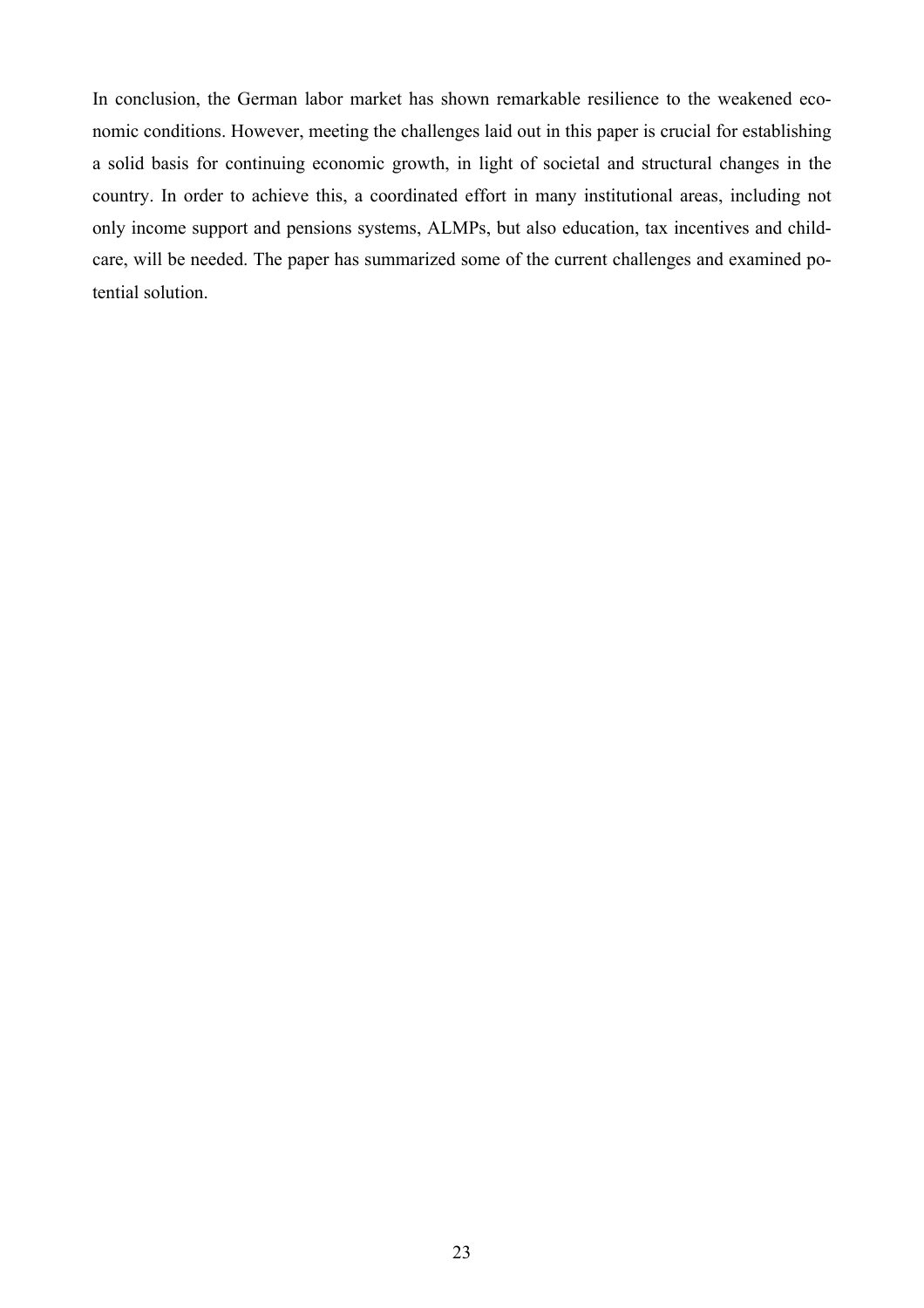#### **References**

- Arnds, P., and H. Bonin (2002): Frühverrentung in Deutschland: Ökonomische Anreize und Institutionelle Strukturen, IZA Discussion Paper 666.
- Arpaia, A., N. Curci, E. Meyermans, J. Peschner, and F. Pierini (2010): Short Time Working Arrangements as Response to Cyclical Fluctuations, European Commission.
- Autorengruppe Bildungsberichterstattung (2012): Bildung in Deutschland 2012 Ein indikatorengestützter Bericht mit einer Analyse zur kulturellen Bildung im Lebenslauf.
- Baumgartner, H., and M. Caliendo (2008): Turning Unemployment into Self-Employment: Effectiveness of Two Start-Up Programmes, Oxford Bulletin of Economics and Statistics 70(3), 347–373.
- Berkel, B. and A. Börsch-Supan (2003): Pension Reform in Germany: The Impact on Retirement Decisions, NBER Working Paper 9913.
- Bernhard, S., and J. Wolff (2008): Contracting Out Placement Services in Germany is Assignment to Private Providers Effective for Needy Job-Seekers?, IAB Discussion Paper 05/2008.
- Bernhard, S., H. Gartner, and G. Stephan (2008a): Wage Subsidies for Needy Job-Seekers and Their Effect on Individual Labour Market Outcomes after the German Reforms, IZA Discussion Paper 3772.
- Bernhard, S., K. Hohmeyer, E. Jozwiak, S. Koch, T. Kruppe, G. Stephan, and J. Wolff (2008b): Aktive Arbeitsmarktpolitik in Deutschland und ihre Wirkungen, IAB Forschungsbericht 2/2008.
- Bernhard, S., M. Brussig, H. Gartner, and G. Stephan (2008c): Eingliederungszuschüsse für ALG II-Empfänger: Geförderte haben die besseren Arbeitsmarktchancen, IAB Kurzbericht 12/2008.
- Bernhard, S., and T. Kruppe (2012): Effectiveness of Further Vocational Training in Germany Empirical Findings for Persons Receiving Means-Tested Unemployment Benefit, IAB Discussion Paper 10/2012.
- Bonin, H. (2009): 15 Years of Pension Reform in Germany, ZEW Discussion Paper 06-035.
- Börsch-Supan, A. H. and M. Weiss (2011): Productivity and Age: Evidence from Work Teams at the Assembly Line, MEA Discussion Paper Series 07148.
- Bundesbank (2012): Monatsbericht Juli 2012.
- Bundesministerium für Familie, Senioren, Frauen und Jugend (BMFSFJ) (2009): Evaluationsbericht Bundeselterngeld- und Elternzeitgesetz 2009.
- BMFSFJ (2010): Ausgeübte Erwerbstätigkeit von Müttern: Erwerbstätgikeit, Erwerbsumfang und Erwerbsvolumen 2010.
- Bundesministerium für Wirtschaft und Arbeit (2003): Moderne Dienstleistungen am Arbeitsmarkt – Bericht der Kommission zum Abbau der Arbeitslosigkeit und zur Umstrukturierung der Bundesanstalt für Arbeit.
- Burda, M.C. and J. Hunt (2011): What Explains the German Labor Market Miracle in the Great Recession, Brookings Papers on Economic Activity 42(1), 273–335.
- Caliendo, M. (2009): Start-Up Subsidies in East Germany: Finally, a Policy that Works?, International Journal of Manpower 30(7), 625–647.
- Caliendo, M., and R. Hujer (2006): The Microeconometric Estimation of Treatment Effects An Overview, Allgemeines Statistisches Archiv / Journal of the German Statistical Society 90(1), 197–212.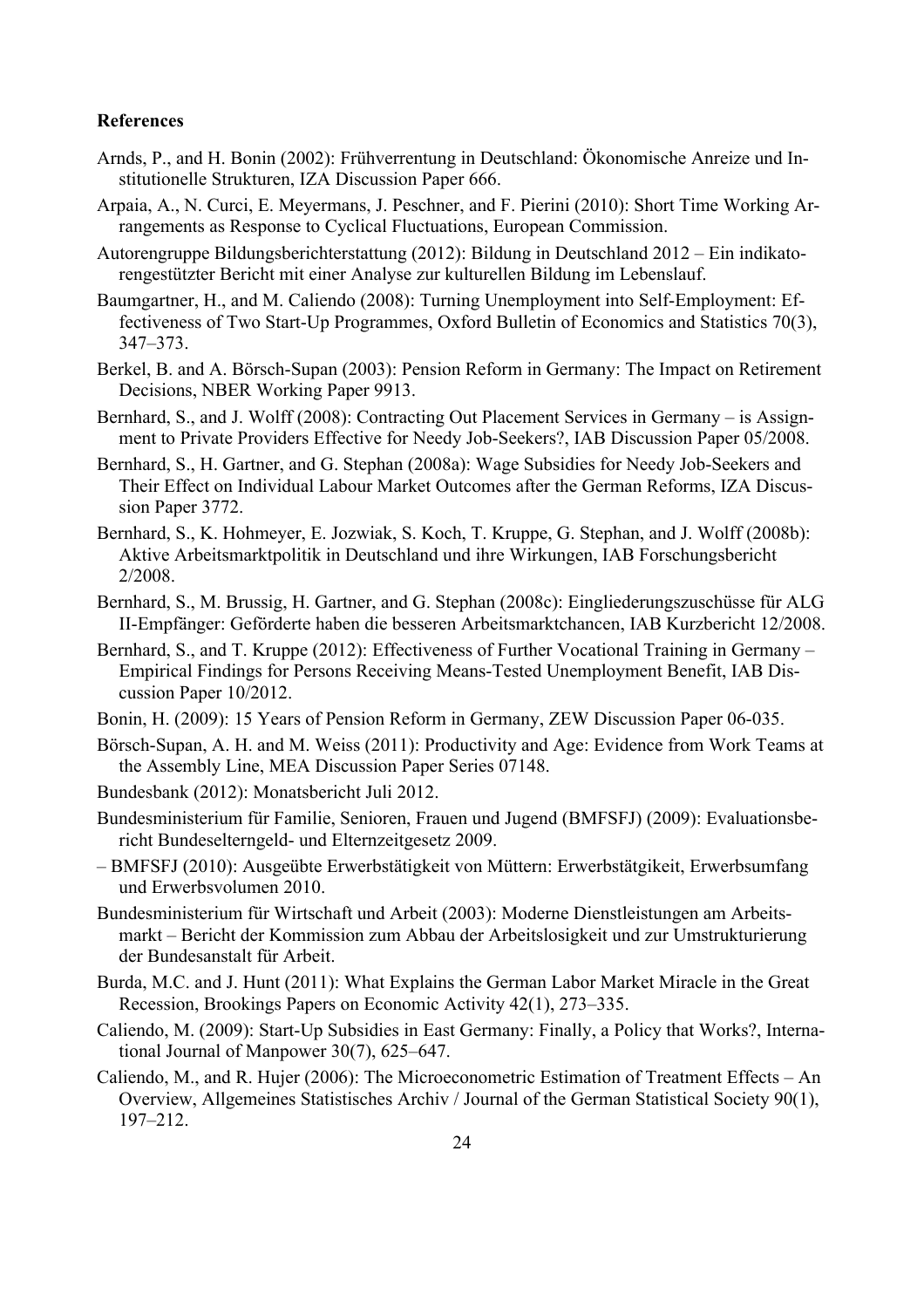- Caliendo, M., R. Hujer, and S. Thomsen (2008): The Employment Effects of Job Creation Schemes in Germany – A Microeconometric Evaluation, in: Millimet, D.L., J. A. Smith, and E. Vytlacil (eds.), Modeling and Evaluating Treatment Effects in Econometrics, Advances in Econometrics (vol. 21), Amsterdam: Elsevier, 381–428.
- Caliendo, M., and S. Künn (2011): Start-Up Subsidies for the Unemployed: Long-Term Evidence and Effect Heterogeneity, Journal of Public Economics 95(3-4), 311–331.
- Caliendo, M., and A. Kritikos (2009): Start-Ups by the Unemployed: Characteristics, Survival and Direct Employment Effects, Small Business Economics 35(1), 71–92.
- Caliendo, M., and V. Steiner (2005): Aktive Arbeitsmarktpolitik in Deutschland: Bestandsaufnahme und Bewertung der mikroökonomischen Evaluationsergebnisse, Zeitschrift für ArbeitsmarktForschung 38(2-3), 396–418.
- Caliendo, M., S. Künn, and R. Schmidl (2011): Fighting Youth Unemployment: The Effects of Active Labor Market Policies, IZA Discussion Paper 6222.
- Crimmann, A., and F. Wießner (2009): Wirtschafts- und Finanzkrise Verschnaufpause dank Kurzarbeit, IAB-Kurzbericht 14/2009.
- Cunha, F. and J. Heckman (2007): The Technology of Skill Formation, The American Economic Review 97(2), 31–47.
- Dearing, H., H. Hofer, C. Lietz, R. Winter-Ebmer, and K. Wrohlich (2007): Why are Mothers Working Longer Hours in Austria than in Germany? A Comparative Microsimulation Analysis, Fiscal Studies 28(4), 463–495.
- Deutsches Institut für Wirtschaftsforschung (2012): Elterngeld Monitor.
- Dietz, M., M. Stops, and U. Walwei (2011): Safeguarding Jobs in Times of Crisis Lessons from the German Experience, International Labour Organization.
- Eichhorst, W., and P. Marx (2009): Reforming German Labor Market Institutions: A Dual Path to Flexibility, Journal of European Social Policy 21(1), 73-87.
- Eichhorst, W., and K.F. Zimmermann (2007): And Then Were Four. How Many (and Which) Measures of Active Labor Market Policy Do We Still Need?, Applied Economics Quarterly 53(3), 243–272.
- Eichhorst, W. (2011): The Transition from Work to Retirement, IZA Discussion Paper 5490.
- European Centre for the Development of Vocational Training (Cedefop) (2010): Skills Supply and Demand in Europe – Medium-term Forecast up to 2020.
- Eurostat (2008): EU Labour Force Survey database User guide Annex: Explanatory Notes.
- Eurostat (2012): Gross Profit Share of Non-Financial Corporations (Datasource: Key indicators [nasa ki]).
- Esping-Andersen, G. (1990): The Three Worlds of Welfare Capitalism. Princeton: Princeton University Press.
- Fahr, R. and U. Sunde (2009): Did the Hartz Reforms Speed-up the Matching Process? A Macro Evaluation Using Empirical Matching Functions, German Economic Review 10(3), 284–316.
- Fuchs, J., M. Hummel, S. Klinger, E. Spitznagel, S. Wanger, and G. Zika (2010): Prognose 2010/2011: Der Arbeitsmarkt schließt an den vorherigen Aufschwung an, IAB Kurzbericht 18/2010.
- Fuchs, J. und G. Zika (2010): Arbeitsmarktbilanz bis 2025: Demografie gibt die Richtung vor, IAB-Kurzbericht 12/2010.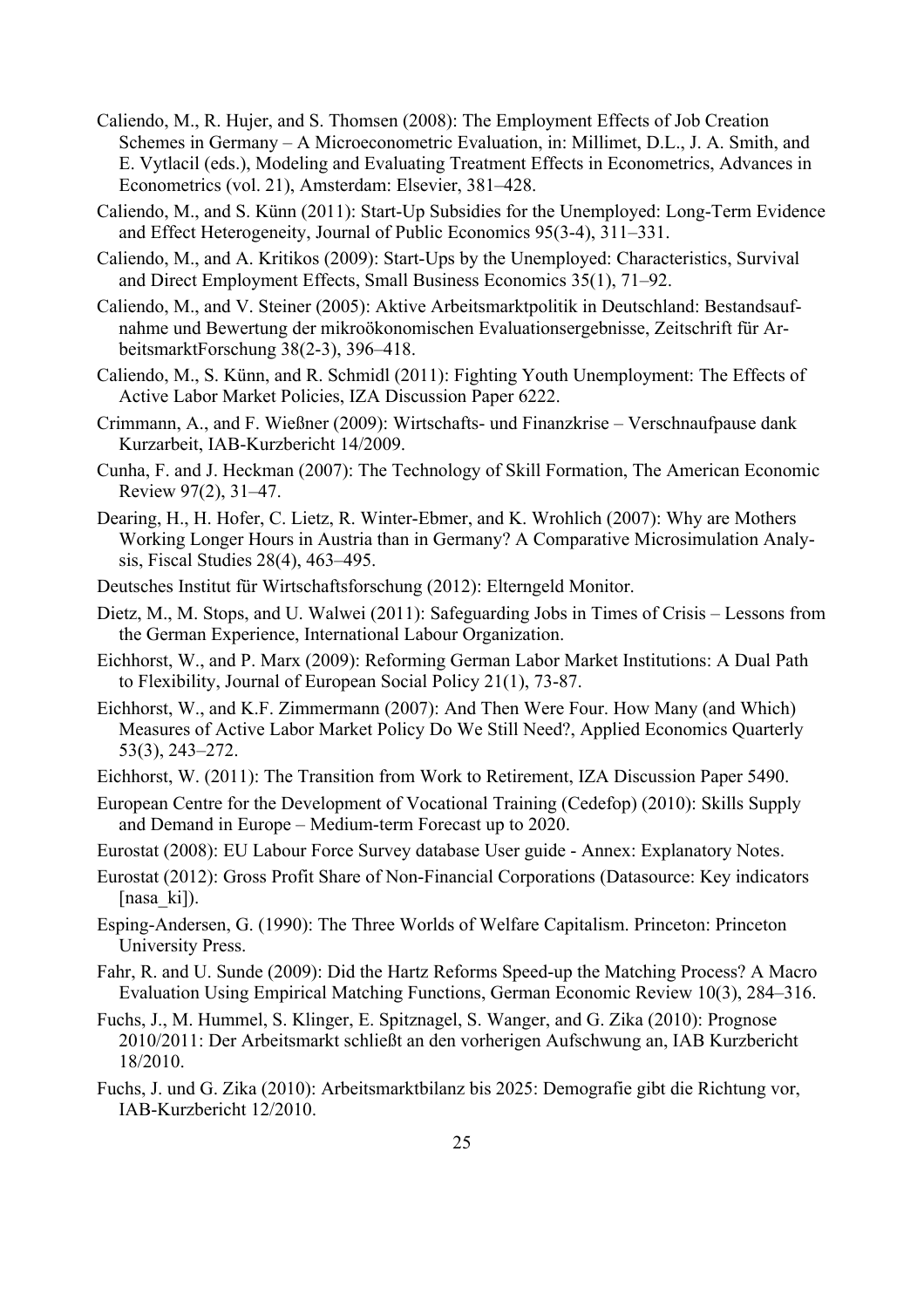- Garloff, A., C. Pohl, and N. Schanne (2012): Demografischer Wandel der letzten 20 Jahre Alterung der Bevölkerung hat sich kaum auf die Arbeitslosigkeit ausgewirkt, IAB Kurzbericht 10/2012.
- Gartner, H. and S. Klinger (2010): Verbesserte Institutionen für den Arbeitsmarkt in der Wirtschaftskrise, Wirtschaftsdienst 11, 728–734.
- Göbel, C. und T. Zwick (2009): Age and Productivity: Evidence from Linked Employer Employee Data, ZEW Discussion Papers 09-020.
- Gustafsson, S. (1992): Separate Taxation and Married Women's Labor Supply: A Comparison of West Germany and Sweden, Journal of Population Economics 5, 61–85.
- Hanushek, E.A. and L. Wössmann (2006): Does Educational Tracking Affect Performance and Inequality? Differences- in-Differences Evidence Across Countries, Economic Journal 116(510), C63–C76.
- Heyer, G., S. Koch, G. Stephan, and J. Wolff (2011): Evaluation der aktiven Arbeitsmarktpolitik – Ein Sachstandsbericht für die Instrumentenreform 2011, IAB-Discussion Paper 17/2011.
- Heywood, J.S., Jirjahn, U., Tsertsvardze, G. (2010): Hiring Older Workers and Employing Older Workers: German Evidence, Journal of Population Economics 23, 595–615.
- Hohmeyer, K. (2009): Effectiveness of One-Euro-Jobs. Do Programme Characteristics Matter?, IAB Discussion Paper 20/2009.
- Hohmeyer, K., and J. Wolff (2007): A Fistful of Euros: Does One-Euro-Job Participation Lead Means-Tested Benefit Recipients into Regular Jobs and Out of Unemployment Benefit II Receipt?, IAB Discussion Paper 32/2007.
- Hoßmann, I., Kröhnert, S., and R. Klingholz (2009): Kleine Erfolge. Berlin-Institut für Bevölkerung und Entwicklung.
- Imbens, G.W., and J.M. Wooldridge (2009): Recent Developments in the Econometrics of Program Evaluation, Journal of Economic Literature 47(1), 5–86.
- Jacobi, L., and J. Kluve (2007): Before and After the Hartz Reforms: The Performance of Active Labour Market Policy in Germany, Zeitschrift für ArbeitsmarktForschung 1, 45–64.
- Kemmerling, A., and O. Bruttel (2005): New Politics in German Labor Market Policy?, WZB Discussion Paper 101.
- Klinger, S., and T. Rothe (2010): The Impact of Labour Market Reforms and Economic Performance on the Matching of Short-Term and Long-Term Unemployed, IAB-Discussion Paper 13/2010.
- Konle-Seidl, R., W. Eichhorst, and M. Grienberger-Zingerle (2010): Activation Policies in Germany: From Status Protection to Basic Income Support, German Policy Studies 6 (1), 59–100.
- Malmberg, B., T. Lindh, and M. Halvarsson (2008): Productivity Consequences at the Plant Level of Work-Force Ageing: Stagnation or a Horndal Effect?, Population and Development Review 34, 238–256.
- Manow, P., and E. Seils (2000): Adjusting Badly: The German Welfare State, Structural Change, and the Open Economy, in: Scharpf, F.W., and V.A. Schmidt (eds.), Welfare and Work in the Open Economy, vol. 2, 264–307.
- Möller, J. (2010): The German Labor Market Response in the World Recession: De-Mystifying a Miracle, Journal for Labor Market Research 42, 325–336.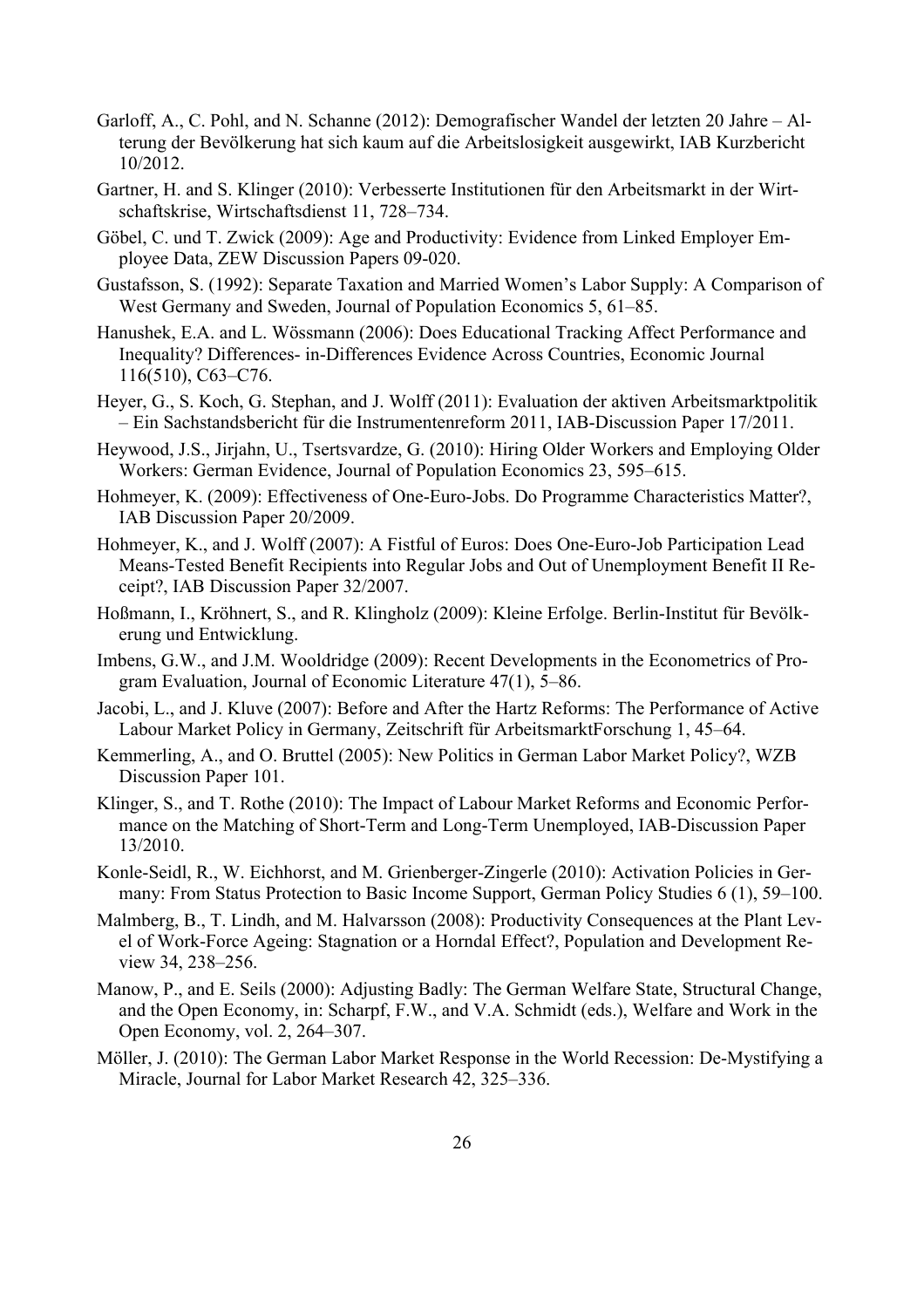Organisation of Economic Co-operation and Development (OECD) (2005): Ageing and Employment Policies: Germany.

- OECD (2010): PISA 2009 Results: Executive Summary.
- OECD (2011a): OECD Skills Strategy: Towards an OECD Skills Strategy.
- OECD (2011b): Pensions at a Glance.
- OECD (2011c): Doing Better for Families.
- OECD (2011d): Education at a Glance, OECD.
- OECD (2012): OECD-Wirtschaftsberichte Deutschland, OECD.
- Rinne, U., and K.F. Zimmermann (2011): Another Economic Miracle? The German Labor Market and the Great Recession, IZA Discussion Paper 6250.
- Rinne, U., M. Schneider, and A. Uhlendorff (2011): Do the Skilled and Prime-Aged Unemployed Benefit More from Training? Effect Heterogeneity of Public Training Programmes in Germany, Applied Economics 43(25), 3465-3494.
- Sachverständigenrat zur Begutachtung der gesamtwirtschaftlichen Entwicklung (SVR) (2007): Jahresgutachten 2007/08 – Das Erreichte nicht verspielen.
- SVR (2008): Jahresgutachten 2008/09 Die Finanzkrise meistern: Wachstumskräfte stärken.
- SVR (2009): Jahresgutachten 2009/10 Die Zukunft nicht aufs Spiel setzen.
- SVR (2011): Herausforderungen des demografischen Wandels Expertise im Auftrag der Bundesregierung.
- Schlick, G. (2005): Das Splitting-Verfahren bei der Einkommensteuerveranlagung von Ehegatten, Wirtschaftsdienst 2005(5), 312–319.
- Schneider, J. (2008): The Effect of Unemployment Benefit II Sanctions on Reservation Wages, IAB Discussion Paper 19/2008.
- Schneider, S. and B. Gräf (2010): Deutschlands Beschäftigungswunder Kurzarbeit, flexible Tarifverträge und gesunde Unternehmen, Research Briefing, Wirtschaft und Politik, Deutsche Bank Research.
- Spiess, C.K. and K. Wrohlich (2008): The Parental Leave Benefit Reform in Germany: Costs and Labour Market Outcomes of Moving Towards the Nordic Model, Population Research and Policy Review 27(5), 575–591.
- Spitz-Oener, A. (2006): Technical Change, Job Tasks, and Rising Educational Demands: Looking Outside the Wage Structure, Journal of Labor Economics 24(2), 235–270.
- Statistik der Bundesagentur für Arbeit (2012): Kurzarbeit-Zeitreihen.
- Statistisches Bundesamt (2009): Bevölkerung Deutschlands bis 2060 12. koordinierte Bevölkerungsvorausberechnung.
- Steiner, V., and K. Wrohlich (2004): Household Taxation, Income Splitting and Labor Supply Incentives: A Microsimulation Study for Germany, CESifo Economic Studies 50(3), 541–568.
- Steinke J., S. Koch, P. Kupka, C. Osiander, E. Dony, D. Güttler, C. Hesse, and B. Knapp (2012): Neuorientierung der Arbeitsmarktpolitik Die Neuausrichtung der arbeitsmarktpolitischen Instrumente aus dem Jahr 2009 im Blickpunkt: Mehr Flexibilität und größere Handlungsspielräume für die Vermittler?, IAB Forschungsbericht 2/2012.
- Tamm, M. (2009): The Impact of a Large Parental Leave Benefit Reform on the Timing of Birth around the Day of Implementation, Ruhr Economic Papers 98.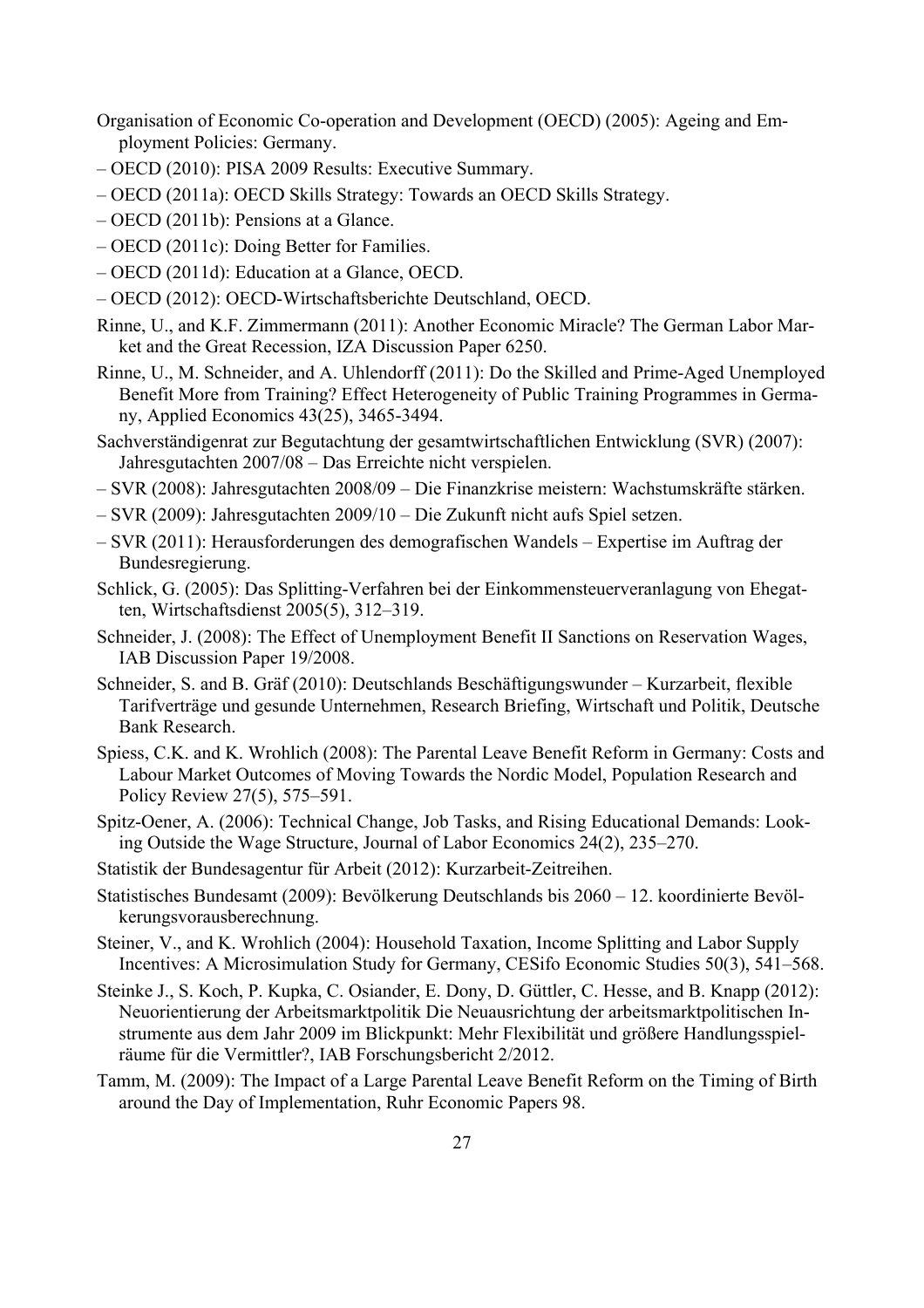- Thyrian, J.R., K. Fendrich, A. Lange, J.P. Haas, M. Zygmunt, and W. Hoffmann (2010): Changing Maternity Leave Policy: Short-Term Effects on Fertility Rates and Demographic Variables in Germany, Social Science & Medicine 71, 672–676.
- Wagner, J. (2011): Exports and Firm Characteristics in German Manufacturing Industries, Applied Economics Quarterly 57(2), 107-143.
- Wanger, S. (2009): Altersteilzeit beliebt aber nicht zukunftsgerecht, IAB Kurzbericht 8/2009.
- Wolff, J., and E. Jozwiak (2007): Does Short-Term Training Activate Means Tested Unemployment Benefit Recipients in Germany?, IAB Discussion Paper 29/2007.
- Wolff, J., and Nivorozhkin, A. (2008): Start me up: The Effectiveness of a Self-employment Programme for Needy Unemployed People in Germany, IAB Discussion Paper 20/2008.
- Wunsch, C. (2006): Labour Market Policy in Germany: Institutions, Instruments and Reforms since Unification, Swiss Institute for International Economics.
- Zwick, T. (2011): Why Training Older Employees is Less Effective, ZEW Discussion Paper No. 11-046.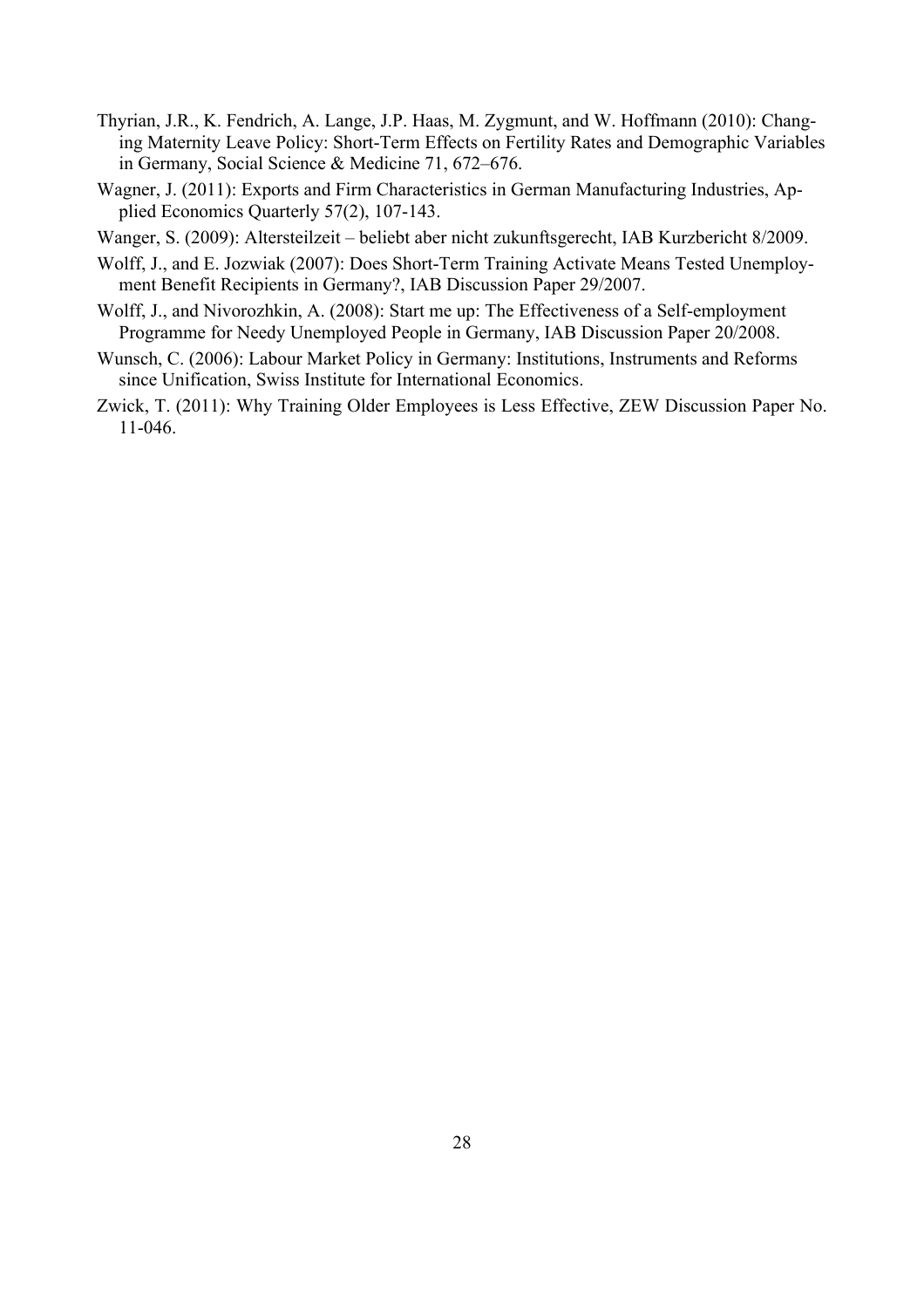# **Figures and Tables**

**Figure 1: Change in harmonized unemployment rates vs. change in real GDP growth in Germany, G7 countries, and OECD -total: First half-year 2008 compared to first half-year 2009<sup>1</sup>**



Source: OECD Statistics Database<br><sup>1</sup>GER-Germany, IT-Italy, JP-Japan, OECD-OECD-total, UK-United Kingdom, CA-Canada, FRA-France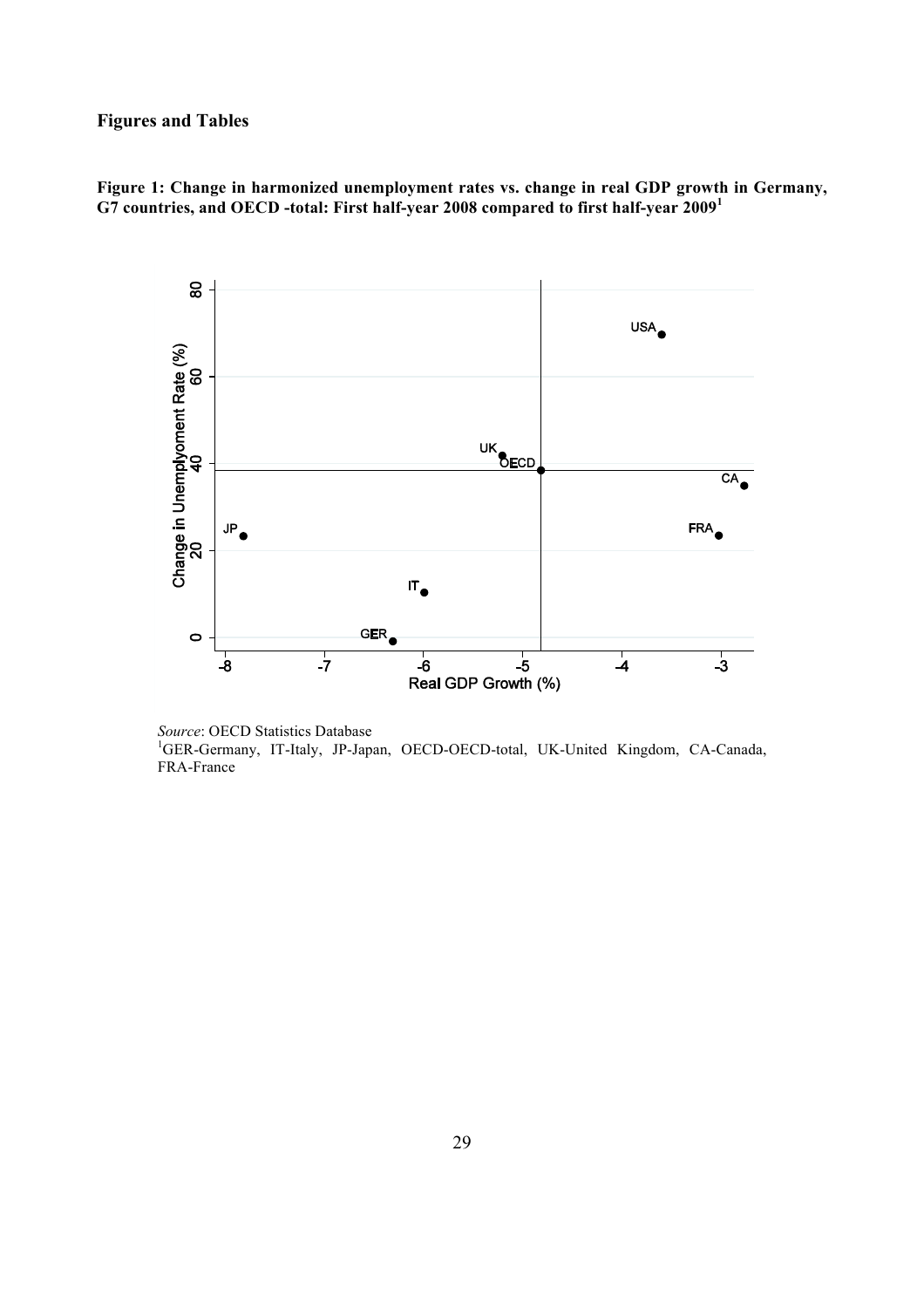| Length of bene-            |            |                 | Length of bene-                      |                     | Months worked  |  |  |  |
|----------------------------|------------|-----------------|--------------------------------------|---------------------|----------------|--|--|--|
| fit                        | Age        | Months worked   | fit                                  | Age                 | 1n             |  |  |  |
| entitlement                | (in years) | in last 7 years | entitlement                          | (in years)          | last 5/7 years |  |  |  |
| (in months)                |            |                 | (in months)                          |                     |                |  |  |  |
| Prior to the Hartz Reforms |            |                 | February 1, 2006 - February 28, 2008 |                     |                |  |  |  |
| 6                          |            | 12              | 6                                    |                     | 12             |  |  |  |
| 8                          |            | 16              | 8                                    |                     | 16             |  |  |  |
| 10                         |            | 20              | 10                                   |                     | 20             |  |  |  |
| 12                         |            | 24              | 12                                   |                     | 24             |  |  |  |
| 14                         | 45         | 28              | 15                                   | 55                  | 30             |  |  |  |
| 16                         | 45         | 32              | 18                                   | 58                  | 36             |  |  |  |
| 18                         | 45         | 36              |                                      | Since March 1, 2008 |                |  |  |  |
| 20                         | 47         | 40              | 6                                    |                     | 12             |  |  |  |
| 22                         | 47         | 44              | 8                                    |                     | 16             |  |  |  |
| 24                         | 52         | 48              | 10                                   |                     | 20             |  |  |  |
| 26                         | 52         | 52              | 12                                   |                     | 24             |  |  |  |
| 28                         | 57         | 56              | 15                                   | 50                  | 30             |  |  |  |
| 30                         | 57         | 60              | 18                                   | 55                  | 36             |  |  |  |
| 32                         | 57         | 64              | 24                                   | 58                  | 48             |  |  |  |

**Table 1: Maximum duration of unemployment benefit – before and after the Hartz Reforms**

*Source*: SC III (§117 et seq.)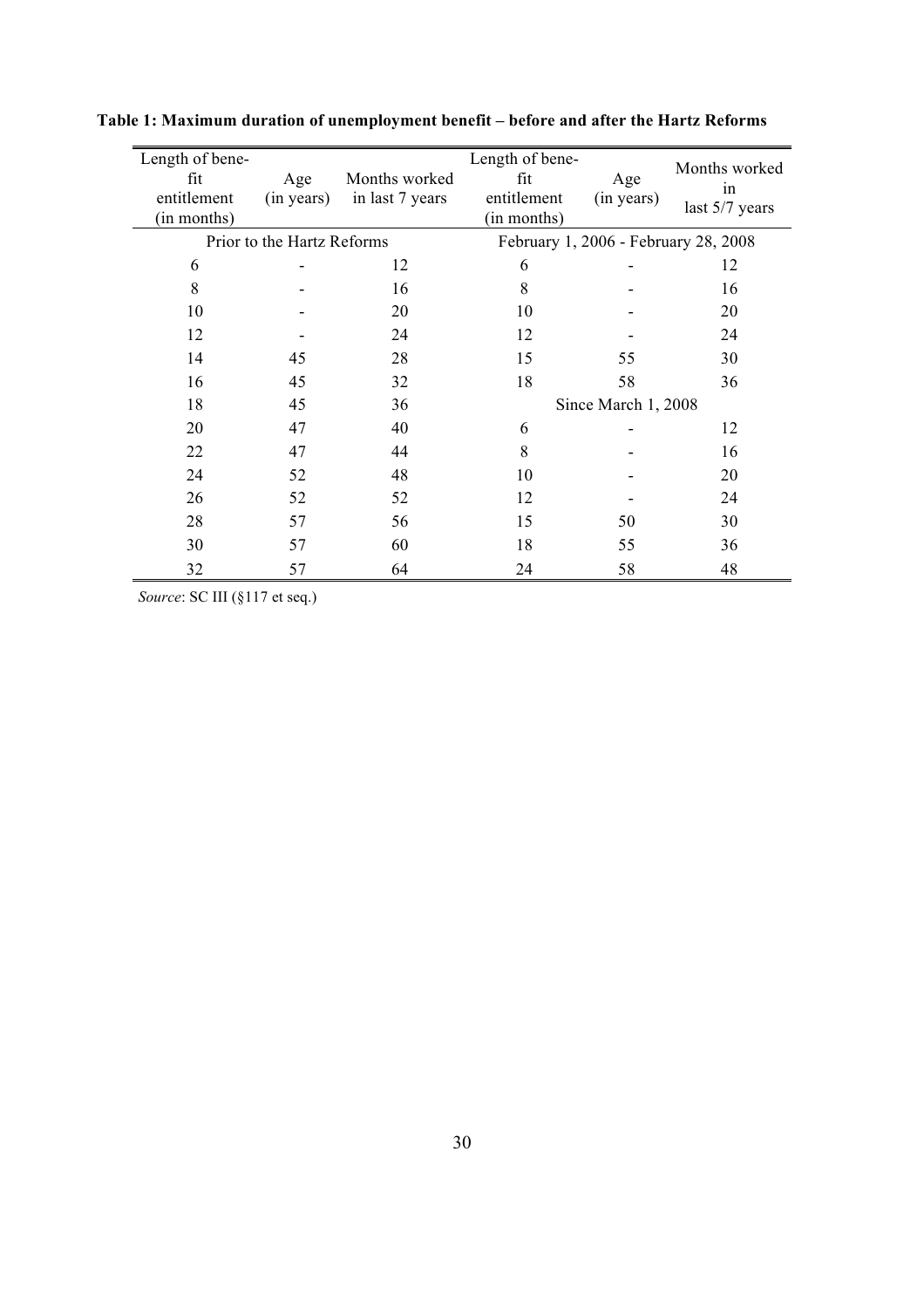|                                                           | 2006    | 2007    | 2008    | 2009    | 2010    | 2011    |
|-----------------------------------------------------------|---------|---------|---------|---------|---------|---------|
| <b>Entries into program</b>                               |         |         |         |         |         |         |
| Wage subsidies ( <i>Eingliederungszuschüsse</i> )         |         |         |         |         |         |         |
| <b>SCII</b>                                               | 106,300 | 135,800 | 124,000 | 127,300 | 118,400 | 115,100 |
| <b>SCIII</b>                                              | 120,200 | 123,600 | 139,700 | 149,900 | 111,900 | 192,500 |
| Further vocational training (Berufl. Weiterbildung)       |         |         |         |         |         |         |
| <b>SCII</b>                                               | 110,300 | 167,200 | 195,600 | 244,600 | 203,200 | 166,500 |
| <b>SCIII</b>                                              | 154,500 | 211,300 | 260,000 | 400,400 | 278,400 | 158,300 |
| Public job creation I (Arbeitsbeschaffungsmaßnahmen)      |         |         |         |         |         |         |
| <b>SCII</b>                                               | 62,400  | 53,000  | 60,400  | 6,100   | 300     | 56      |
| <b>SCIII</b>                                              | 16,700  | 16,200  | 6,500   | 5,000   | 2,100   | 1,200   |
| Public job creation II (1-Euro-Jobs)                      | 741,900 | 798,700 | 695,600 | 812,300 | 638,900 | 475,200 |
| Short-term training ( <i>Trainingsmaßnahmen</i> )         |         |         |         |         |         |         |
| <b>SCII</b>                                               | 533,600 | 546,000 | 495,800 | 256,700 | 1,100   |         |
| <b>SCIII</b>                                              | 444,100 | 519,800 | 586,900 | 229,500 | 184     |         |
| Contracting-out placement services (Beauftragung Dritter) |         |         |         |         |         |         |
| <b>SCII</b>                                               | 140,400 | 119,400 | 175,900 | 105,700 |         |         |
| <b>SCIII</b>                                              | 142,600 | 120,700 | 254,00  | 108,200 |         |         |
| Start-up subsidy (Ich-AG)                                 | 42,800  |         |         |         |         |         |
| Bridging allowance (Überbrückungsgeld)                    | 108,300 |         |         |         |         |         |
| New-start up subsidy (Gründungszuschuss)                  | 33,600  | 126,000 | 119,300 | 137,100 | 146,500 | 133,800 |

# **Table 2: Entries into selected labor market programs between 2006 and 2011**

*Source*: Yearly Statistics of the Federal Employment Agency.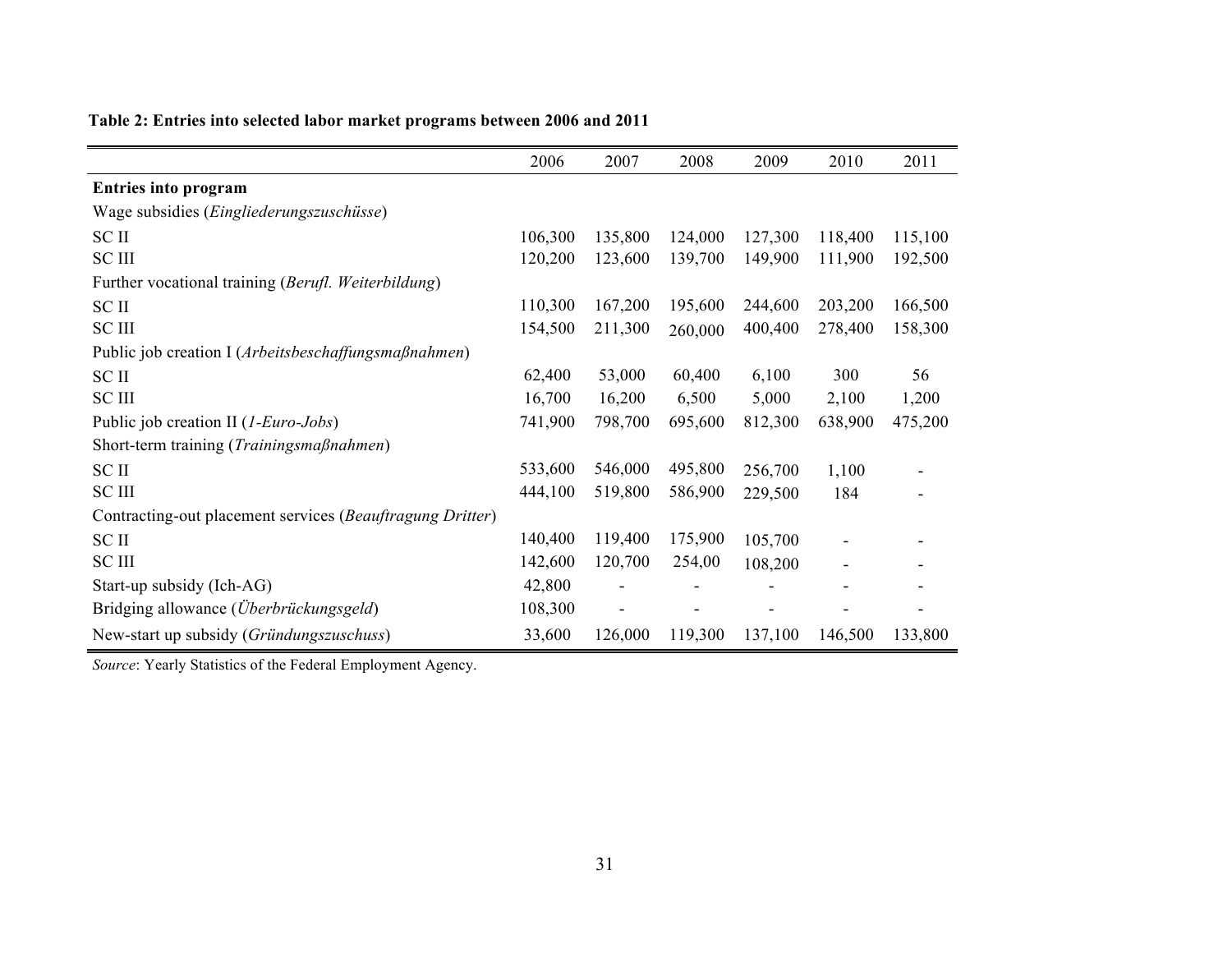| <b>Study</b>               | <b>Instrument/Program</b>                                                                                                          | <b>Inflows and Ob-</b><br>servation Period | <b>Main results</b>                                                                                                                                                          |
|----------------------------|------------------------------------------------------------------------------------------------------------------------------------|--------------------------------------------|------------------------------------------------------------------------------------------------------------------------------------------------------------------------------|
| Bernhard et al. (2008a)    | - Targeted wage subsidies paid to<br>employers for a limited period                                                                | - Feb-Apr 2005<br>- 20 months              | - Large and significant positive effects of<br>nearly 40 percentage points                                                                                                   |
| Bernhard and Kruppe (2012) | - Further vocational training                                                                                                      | - Feb-Apr 2005<br>- 30 months              | - Share of unemployment benefit II recipients<br>decreases; employment rate in the interme-<br>diate term increases by up to 13%-points                                      |
| Bernhard and Wolff (2008)  | - Contracting out placement<br>services for UB-II recipients                                                                       | - Feb-Apr 2005<br>- 25 months              | - Locking-in effects in first months after start<br>- Employment rates are raised by about two<br>%-points for East German participants and<br>West German male participants |
| Caliendo and Künn (2011)   | - Bridging Allowance (formerly<br><b>§57 SC III)</b><br>- Start-Up Subsidy (formerly §421<br>SC III)                               | - Jul-Sep 2003<br>- 56 months              | - High employment and modest income ef-<br>fects for participants; considerable addition-<br>al job creation for bridging allowance (small<br>effects for start-up subsidy)  |
| Hohmeyer (2009)            | - Work opportunities /<br>"1-Euro-Jobs"<br>- Paid in addition to UB II                                                             | - Feb-Apr 2005<br>- 28 months              | - Small positive employment effects 28<br>months after program start for women in<br>East and West Germany as well as men in<br>West Germany                                 |
| Rinne et al. (2011)        | - Different program types of<br>further vocational training                                                                        | - Year 2002<br>- 28 months                 | - All program types have on average a signif-<br>icant positive impact on employment pro-<br>spects 24 months after program entry                                            |
| Schneider (2008)           | - Benefit sanctions for UB II<br>recipients not complying with<br>requirements supposed to fasten<br>reintegration in labor market | - Jan 2005<br>- 11 months                  | - No significant effect on reservation wage of<br>UB II recipients                                                                                                           |

#### **Table 3: Effects of selected labor market programs**

*Note:* All studies use propensity score matching methods based on administrative data.

# **Table 4: Employment, unemployment and inactivity rates for 2011, by different age groups (in %)**

|                              |                | Germany      |              | <b>EU 27</b>   |                |                |  |
|------------------------------|----------------|--------------|--------------|----------------|----------------|----------------|--|
|                              | Total          | Men          | Women        | Total          | Men            | Women          |  |
| <b>15-64 years</b>           |                |              |              |                |                |                |  |
| Employment rate              | 72.5           | 77.3         | 67.7         | 64.3           | 70.1           | 58.5           |  |
| Unemployment rate            | 6              | 6.3          | 5.7          | 9.7            | 9.7            | 9.8            |  |
| Inactivity rate <sup>1</sup> | 22.8           | 17.5         | 28.2         | 28.8           | 22.4           | 35.1           |  |
| <b>55-64 years</b>           |                |              |              |                |                |                |  |
| Employment rate <sup>2</sup> | 59.9<br>(37.9) | 67<br>(46.5) | 53<br>(29.4) | 47.4<br>(37.7) | 55.2<br>(47.7) | 40.2<br>(28.2) |  |
| Unemployment rate            | 6.5            | 6.6          | 6.4          | 6.8            | 7.3            | 6.1            |  |
| Inactivity rate              | 36             | 28.3         | 43.3         | 49.1           | 40.5           | 57.2           |  |

*Source*: EU-Labour Force Survey (LFS) 2011

*Notes*: <sup>1</sup> According to the definition of the International Labour Organization. an individual is classified as inactive if he or she is not part of the labor force (i.e. not working at all and not available or looking for work either);<br><sup>2</sup> Numbers in parentheses are for 2001.